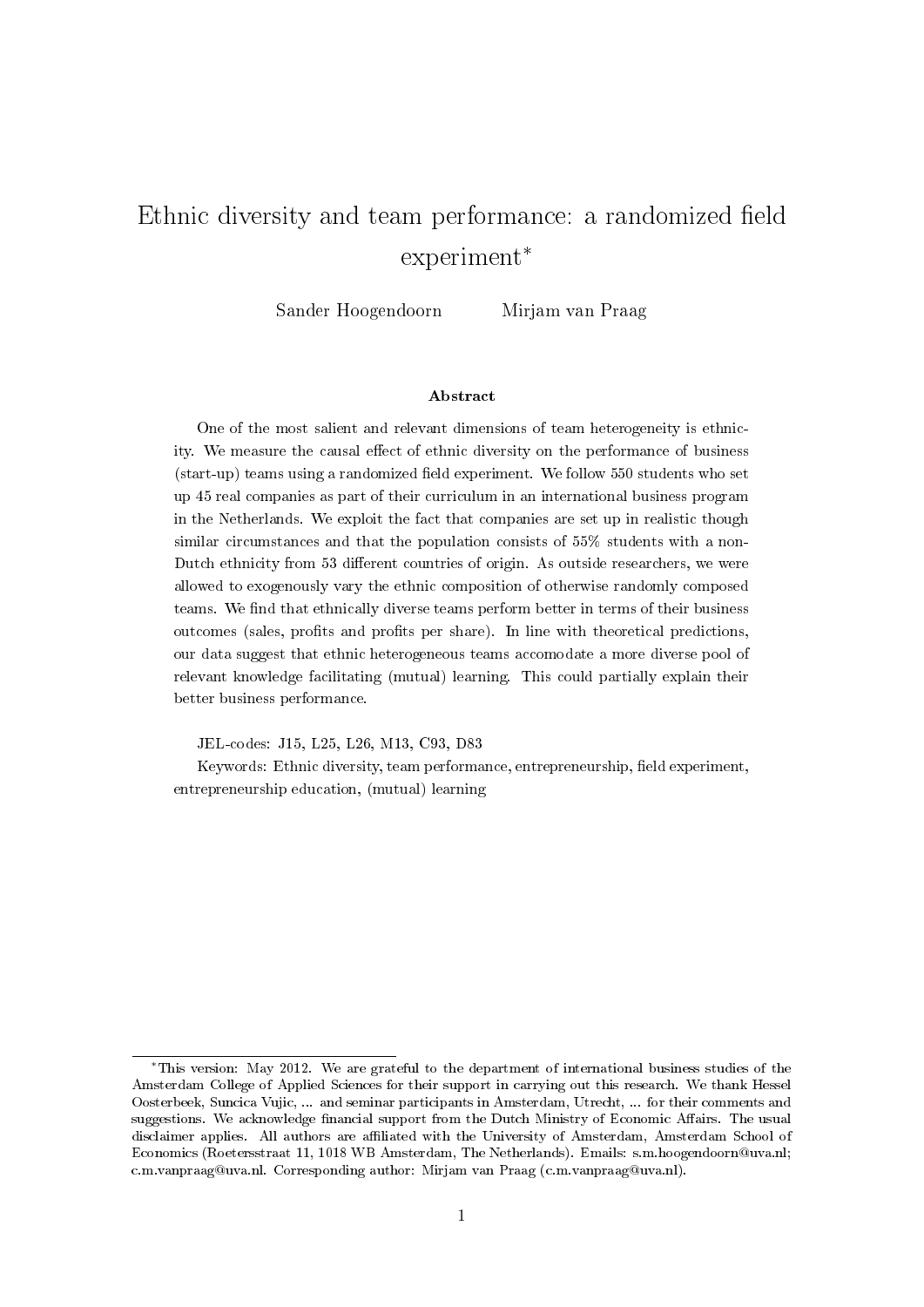# 1 Introduction

It is impossible to pick up a business publication these days without reading about the wonders of teamwork. [...] Once teamwork is accepted as a basic business principle, it is not much of a stretch to think about teams that are comprised of diverse individuals, coming from different countries and cultures. (Lazear, 1999, p. 15)

We measure the causal effect of ethnic diversity on the performance of business (start-up) teams using a randomized field experiment. Teams have become increasingly important as decision making bodies. This is the case in many sorts of organizations, varying from judges in collegial courts or academic researchers to business start-ups (Hamilton et al., 2003). Consequently, the effective composition or diversity of teams has become an interesting topic of research (Prat, 2002; Hoogendoorn et al., 2011).

One of the most salient dimensions of team heterogeneity is ethnicity (Alesina and La Ferrara, 2005). It is commonly measured based on country of birth, of the individual or of his/her parents. Ethnic diversity implies heterogeneity in (mother) languages, religions, races and cultures (Alesina and La Ferrara, 2005). It also coincides with a variety of norms, information sets, knowledge and ability levels (Lazear, 1999; Morgan and Vardy, 2009). This variety affects the formation and performance of teams. Ethnic diversity would benefit team performance due to a more diverse pool of skills and knowledge that leads to complementaries and mutual learning. For example, due to complementarities and learning opportunities, ethnically diverse teams are associated with more creativity and innovation (Alesina and La Ferrara, 2005; Lee and Nathan, 2011; Ozgen et al., 2011b). On the other hand, the costs associated with more ethnic diversity would be related to more difficult communication and coordination (Lazear, 1999; Morgan and Vardy, 2009).<sup>1</sup> All in all, ethnic diversity is a major source of heterogeneity.

Ethnic diversity is highly relevant in an increasingly globalized world. Multinational firms often staff teams internationally and local populations -especially in big cities- become more mixed and multicultural. Ethnic diversity is a current fact of life and the share of ethnic minorities in Western populations is increasing sharply (Lazear, 1999; Alesina and La Ferrara, 2005; Ozgen et al., 2011b). In the United States, for instance, the share of minorities is expected to rise from about one-third to roughly the majority in 2042 (Bernstein and Edwards, 2008). As a consequence, it is likely that any team in the workplace will become more and more diverse in terms of ethnicity, even if the optimal team formation would indicate otherwise.

The relevance and potential impact of ethnic diversity in teams motivate our choice for the topic of this study. Our approach of a randomized field experiment among business teams that start up in identical circumstances is motivated based on the literature. Team

 $^1$ Ethnic diversity may also affect group formation and performance through its influence on the group culture (Earley and Mosakowski, 2000; Richard et al., 2004) and the strategic behavior of individual team members (Alesina and La Ferrara, 2005).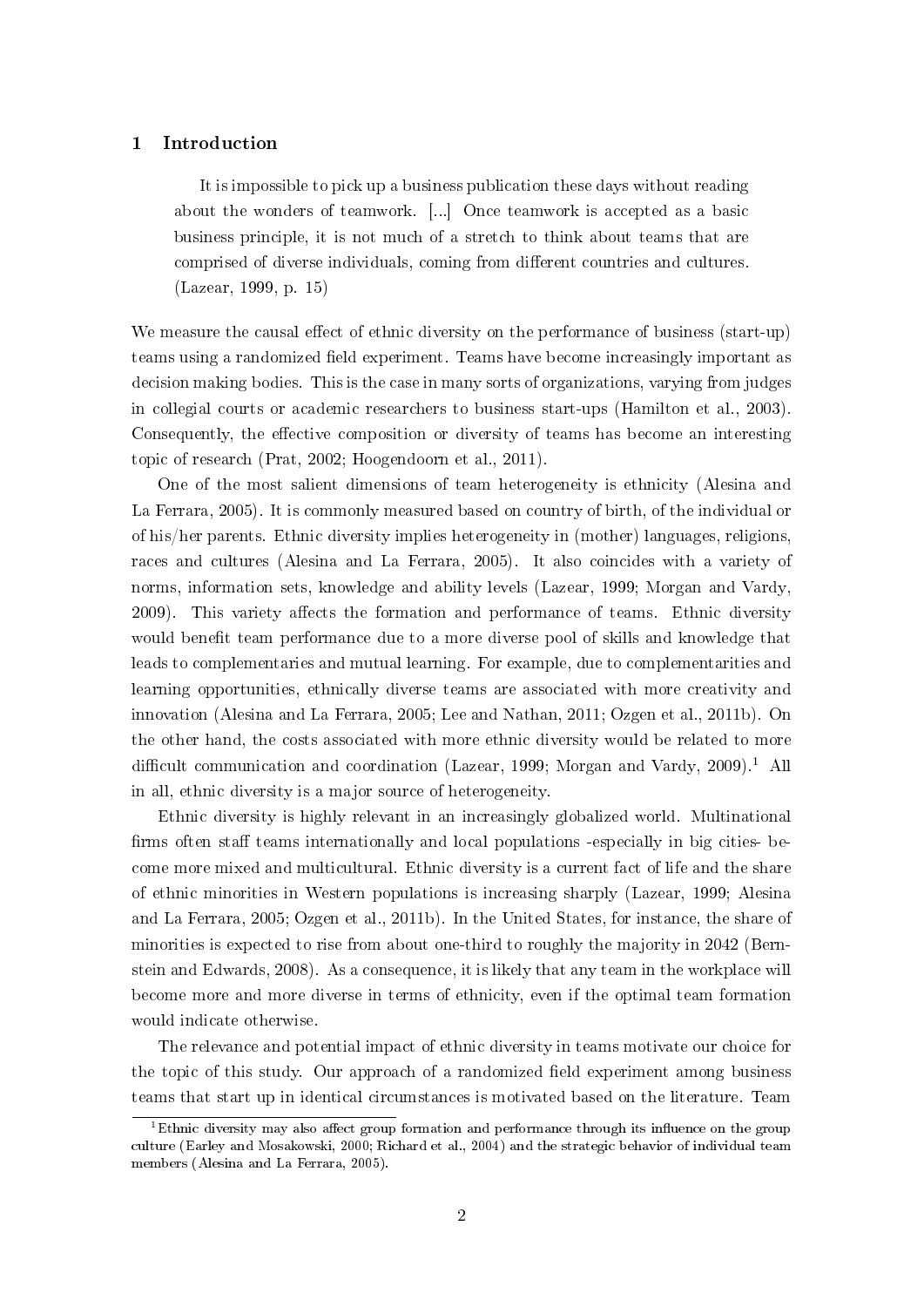formation is obviously driven by prospective productive consequences. If the situation carries a higher likelihood that an ethnically diverse team is beneficial, the team composition will be more mixed (Boisjoly et al., 2006). Hence, the measured effects of diversity on performance in real-world teams are likely to be biased due to endogeneous team composition. Examples of studies conducted on teams in real organizations include Hamilton et al. (2004), Leonard and Levine (2006), Carter et al. (2010) and Parrotta et al. (2010). They offer an ambiguous picture (Alesina and La Ferrara, 2005).<sup>2</sup>

Laboratory experiments do not suffer from endogenous team composition. Experiments in the lab have established results that are largely consistent with the theory proposed by Lazear  $(1999)$ . An optimal degree of heterogeneity results from the trade-off between the benefits of more diversity and the associated increased communication costs (Alesina and La Ferrara, 2005). The downside of laboratory studies is that their resemblance to real-world situations may be limited. Moreover, they typically measure short-term effects, whereas the consequences of a team's diversity in terms of, for example, coordination, communication, complementarities and learning are not likely to become evident instantaneously (Boisjoly et al., 2006). It is thus useful to study the effects of team composition in the longer run and preferably in more realistic circumstances.

Indeed, some studies measuring the effect of ethnic diversity have tried to combine the advantages of studies in real organizations with experimental studies by carrying out field or 'quasi' experiments. Hansen et al. (2006) resemble the design of a field experiment. They measure the impact of demographic diversity (age, gender and ethnicity) in student groups of four to five students on the team's academic performance and find no effect.<sup>3</sup> Boisjoly et al. (2006) find that attitudes and behaviors change when people of different races are randomly assigned to live together at the start of their first year of college. White students assigned to African-American roommates show to be significantly more empathetic to these groups.

We conclude that measurements of the causal effect of a team's ethnic diversity on its performance in the longer run are scarce. This kind of measurement is the objective of our study. To this end, we conducted a randomized field experiment in the context of a compulsory entrepreneurship program for undergraduate students in international business at the Amsterdam University of Applied Sciences. We follow 550 students who set up and manage 45 real companies as part of their curriculum in the academic year 2008-2009. We exploit the fact that the -otherwise homogeneous- population consists of 55% students with a non-Dutch ethnicity from 53 different countries of origin. As outside researchers, we

 $2$ Other studies examine the effects of ethnic diversity on productivity at the country (Montalvo and Reynal-Querol, 2005), region (Ozgen et al., 2011a) or city level (Ottaviano and Peri, 2006; Lee and Nathan, 2011). Related are also studies measuring the impact of ethnic composition of schools or neighborhoods on educational outcomes (e.g., Hoxby, 2000; Angrist and Lang, 2004; Card and Rothstein, 2007; Hanushek et al., 2009; Aslund et al., 2011).

<sup>&</sup>lt;sup>3</sup>Group composition is random and no exogenous variation is imposed. Teams are required to select one of three contract forms that determine the authority of grading. The drawback of this design, when interested in the bare effect of ethnic diversity on team performance, is that the effect of interest may be confounded by the contract choice (that may be related to ethnic diversity).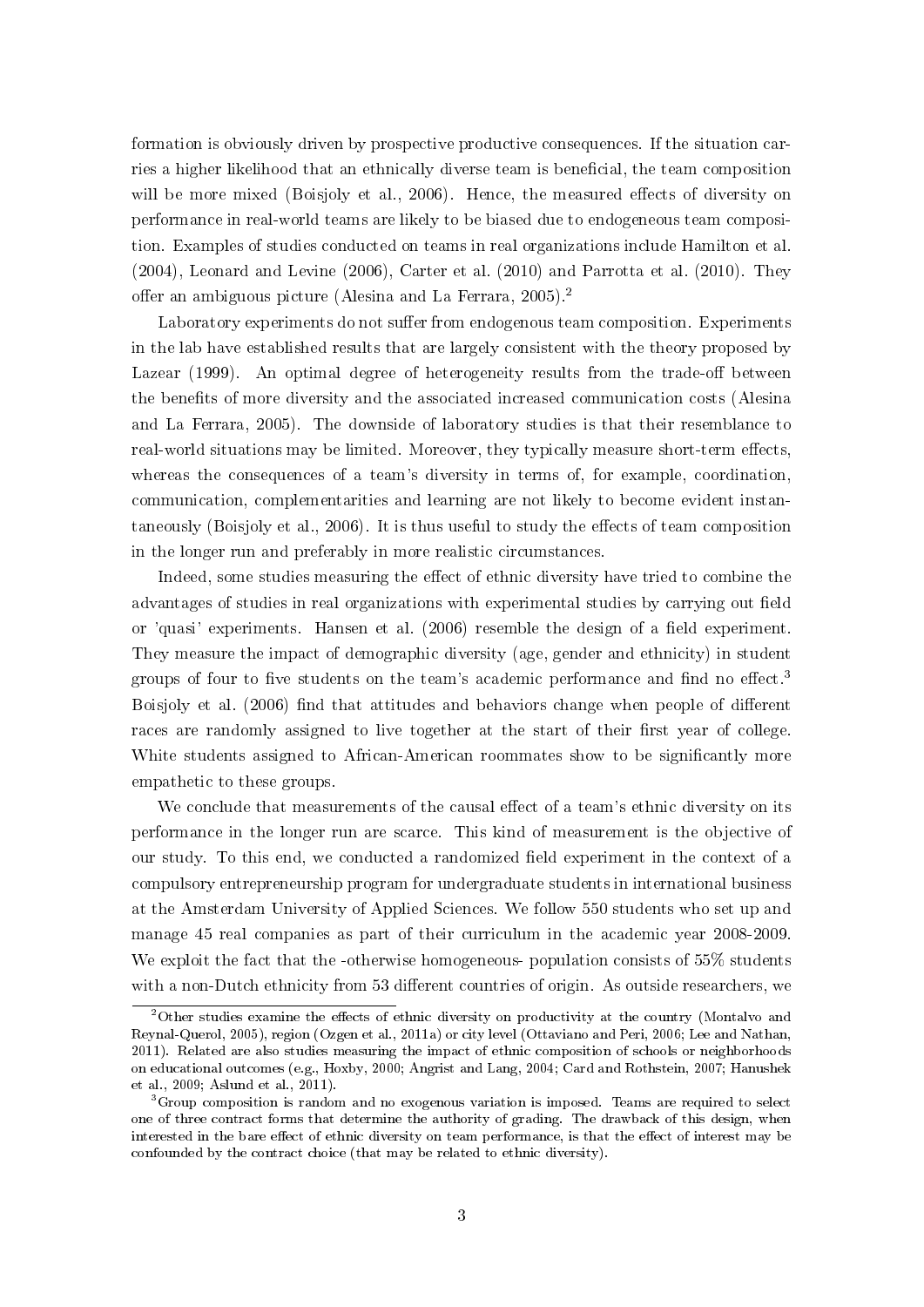were allowed to exogenously vary the ethnic composition of otherwise randomly composed teams. The resulting percentage of students with a non-Dutch ethnicity per team varies from  $20\%$  to  $90\%$ . We use a rather common definition of ethnicity, i.e., parents' country of birth.

Our randomized field experiment implies a level of controlled circumstances comparable to the laboratory. All teams started up companies at the same time and under equal circumstances and all members were selected from a pool of students, minority or Dutch, of the same caliber. The imposed ethnic diversity is realized at the team level (not companywide or only in the management team of the company). The large variation (20-90%) enables us to capture possible non-linearities in the relationship between ethnic diversity and team performance. On the other hand, the entrepreneurship program and the truly joint task with strong incentives to maximize shareholder value of a company in a real market resemble realistic circumstances that are not likely to be mimicable in a laboratory setting. In particular, these circumstances give rise to the formation of a real team in which people have time to establish roles and observations of other team members.

What kind of results might we expect? We combine Lazear's argument (1999) that there is a trade-off between the costs and benefits of an ethnically more diverse team with recent insights from Earley and Mosakowski (2000) and Richard et al. (2004) based on Blau's theory of heterogeneity (1977). These studies refine Lazear's argument by allowing the costs of communication and coordination to be a non-linear function of ethnic diversity. Moderately heterogeneous teams would incur higher costs of communication and coordination than teams that are homogeneous or heterogeneous in terms of ethnicity. In these moderately heterogeneous teams subgrouping along ethnic lines may have negative effects such as distrust, conflicts or stereotyping between distinct subgroups.<sup>4</sup>

The non-linear relationship between communication costs and ethnic diversity could perhaps be illustrated by considering three team compositions: (i) with a low percentage of minorities, (ii) with a substantial subgroup of minorities, and (iii) with a majority group of minorities. In the first situation the communication costs are probably low. The few minorities present will perhaps not participate in the team process and be left aside. This is costly in the sense that their productivity is lost, but communication can be low cost too and based on habits, language and norms of the majority group (i.e., with a single identity). In the second situation the group that may not take part in the productive process of the majority is larger. Segregated subgroups may be formed by the majority and the others with distinct manners of work. Hence, the cost of diversity at this stage is higher. In the third situation, in a truly ethnically diverse team, the costs of communication and coordination have probably become lower due to the absence of subgroups and the

<sup>4</sup>Akerlof and Kranton (2005) show that teams' identity could act as a substitute mechanism for formal incentive schemes. In a series of laboratory experiments, Charness et al. (2007) find that group membership, and identification with this group, influence individual behavior in strategic environments. Moreover, individuals tend to operate significantly more altruistic towards ingroup members than to outgroup individuals (Chen and Li, 2009). In a field experimental setting, Dugar and Shahriar (2010) find that group identity can reduce moral hazard problems.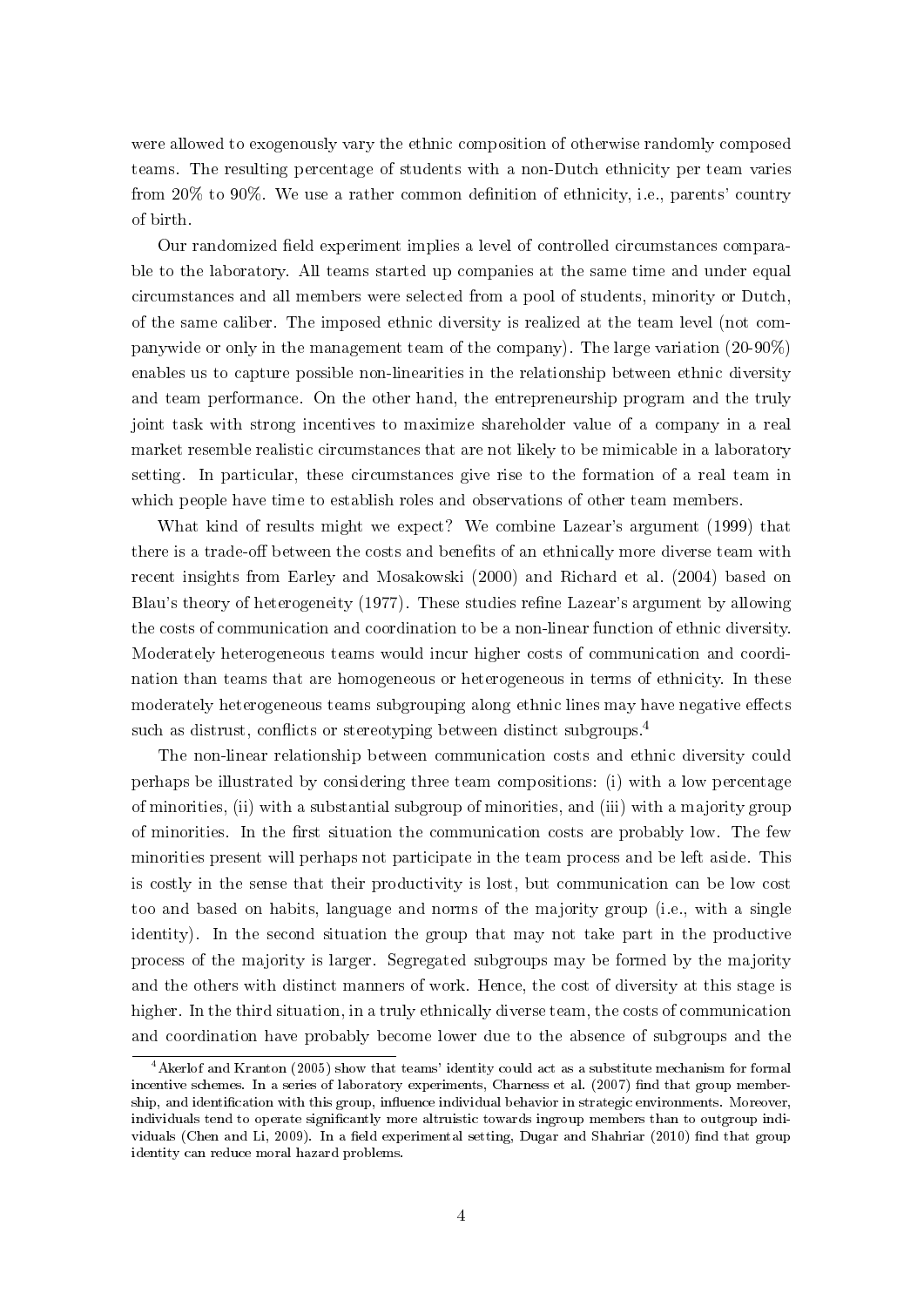desirability for every team member to participate in a hybrid team culture with a diverse identity (Earley and Mosakowski, 2000; Richard et al., 2004).

We thus expect that the costs of ethnic diversity rise according to an inverse U-shaped pattern, whereas the benefits of complementarities and mutual learning may be  $an(y)$ increasing function of ethnic diversity (Lazear, 1999). However, due to the fact that we do not have any conjectures about the specific forms of the cost and benefit functions relative to each other, the effect of ethnic diversity on (the net benefits of) team performance remains a question that needs to be answered empirically. The answer that we put forth based on empirical analysis of our randomized field experiment is the following. The impact of a team's ethnic diversity on business performance in terms of sales, profits and profits per share is positive, although only starting at a certain turning point at which at least half of the team is ethnically diverse. Before this turning point the relationship is flat or slightly negative. More (mutual) learning could partially explain why ethnic heterogeneous teams achieve better results. Ethnically diverse teams also have a more diverse pool of relevant knowledge facilitating (mutual) learning.

The contribution of our study to the literature is the following. Our method of a randomized field experiment enables us to measure the causal impact of ethnic diversity on team performance in the longer run. Hence, we obtain our results in a rather controlled but realistic setting. This setting is characterized by a sample of teams that start up a real business venture and are followed during their year-long program in entrepreneurship. The small business setting is of wider relevance. The high level of control is defined by the similar circumstances in which these firms are founded and the randomized assignment of team members to teams based on their ethnic background. The large exogeneous variation results in widely varying teams along this dimension that are otherwise comparable. Finally, the extensive questionnaires enable us to measure and assess the validity of various underlying mechanisms of ethnic diversity and team performance.

The remainder is organized as usual. Section 2 provides information on the context and design of the experiment. In section 3 we describe the data and present results from randomization checks. In section 4 we show the empirical findings. Section 5 discusses and concludes.

# 2 Context and design

#### 2.1 Context

The teams in our experiment take part in the Junior Achievement (JA) Young Enterprise Start Up Program (in the US known as the JA company program). This is the worldwide leading entrepreneurship education program in secondary education (US and Europe) and post-secondary education (only Europe). In 2009, almost 10 million students from 123 countries participated in JA-programs on work readiness, financial literacy and entrepreneurship (JA Worldwide annual report, 2009), including more than 3 million students from 38 European countries (JA Europe annual report, 2009).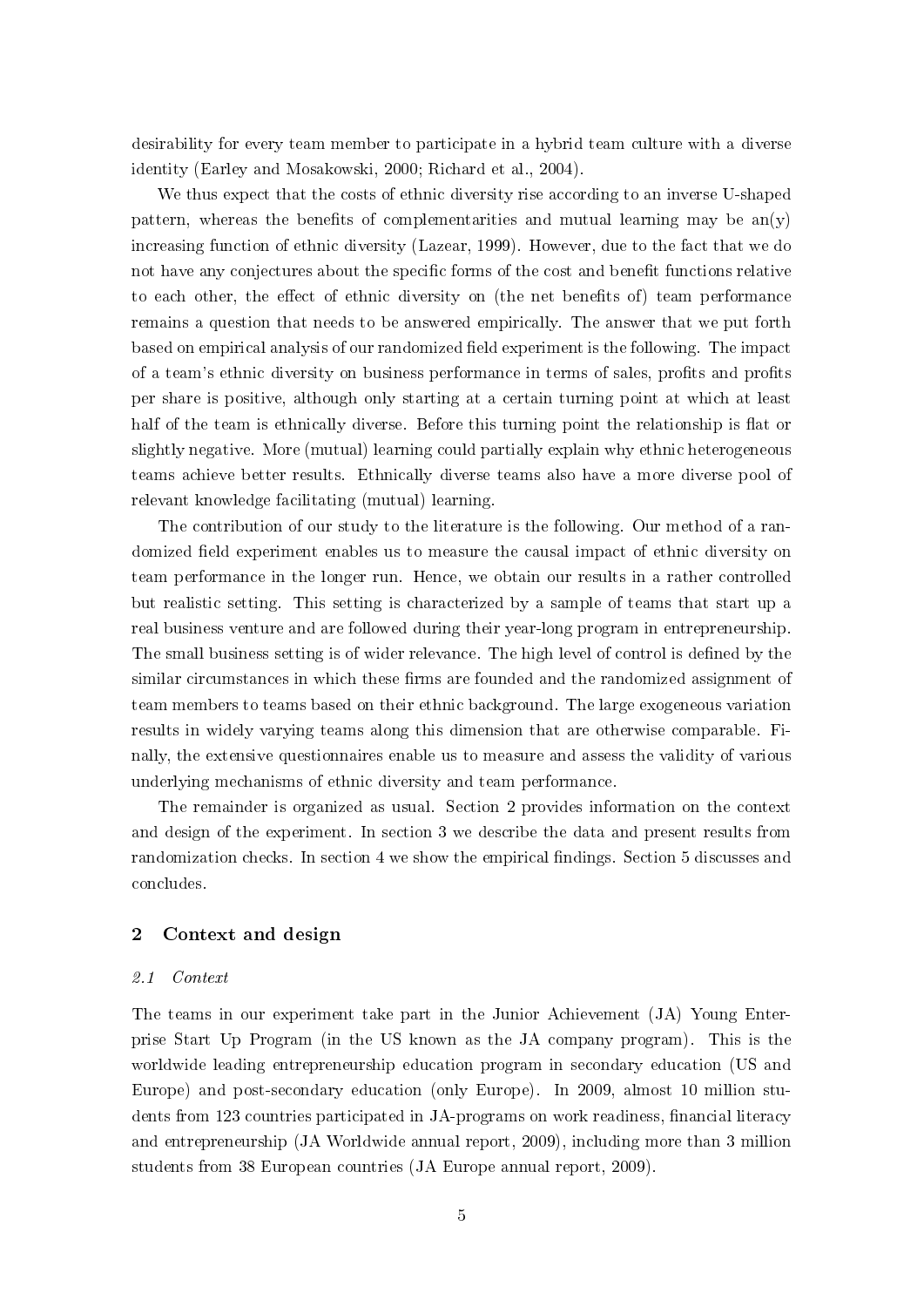The entrepreneurship program is a compulsory part of the curriculum of international business studies at the Amsterdam College of Applied Sciences. It lasts for an entire academic year and covers about one-fifth of students' first-year undergraduate curriculum in all sub-departments.<sup>5</sup> Our experiment was conducted in the academic year 2008-2009.<sup>6</sup> The program requires students to set up and run a business venture with a team of approximately 10 to 12 fellow students. Students issue shares, appoint officers and delegate tasks, produce and market products or services, keep the accounts and organize shareholders' meetings. Students frequently interact, build up relationships, and create routines and processes to achieve their common goal. In addition, each student company is supported by a coach from the business world and an accountant. Throughout the program the teams report regularly to their professor, business coach and accountant. Professors, business coaches and accountants are randomly matched to teams. The companies also pay taxes and social security payments.

Student companies generally operate as follows. They start with appointing an interim CEO. Teams then elect officers and delegate tasks among their members. About half of the team works in non-management positions and the other half holds specific management positions including the CEO and CFO. After half a year the management positions are redistributed among the formerly non-managing part of the team.<sup>7</sup> Right from the beginning teams also start to brainstorm about possible products or services, where promising business ideas are further analyzed by conducting market research. Subsequently, the most viable business idea is selected and developed. Once the corporate plan has been finished, teams start to raise capital and organize a shareholders' meeting. Business operations start as soon as the majority of shareholders approves the corporate plan. Production and marketing of products or services then become the key activities. At the end of the program all companies are liquidated and teams present their annual report for approval at the final shareholders' meeting. Profits are proportionally divided among the shareholders. Team characteristics such as their size, ethnic composition and the product or service they sell are listed in Table A1 in the Appendix. Our sample includes 45 teams with (initially) 550 students in total, i.e., approximately 12 students per team on average.

#### Ethnicity

Students are defined as native or Dutch if both parents are born in the Netherlands, whereas students are considered immigrant, minority or non-Dutch if at least one parent is not born in the Netherlands (see Hartog, 2011). The share of students in our sample

 $5$ The department of international business studies is divided into five sub-departments: management, business management, financial management, trade management Asia and business languages.

 $6$ We also randomized students into teams based on their gender in the academic year 2008-2009 (see Hoogendoorn et al., 2011). Since gender diversity and ethnic diversity are orthogonal this will not contaminate our results in this paper.

 $7$ The relationship between the ethnic composition of teams and their allocation of roles across ethnicities is discussed in the next subsection.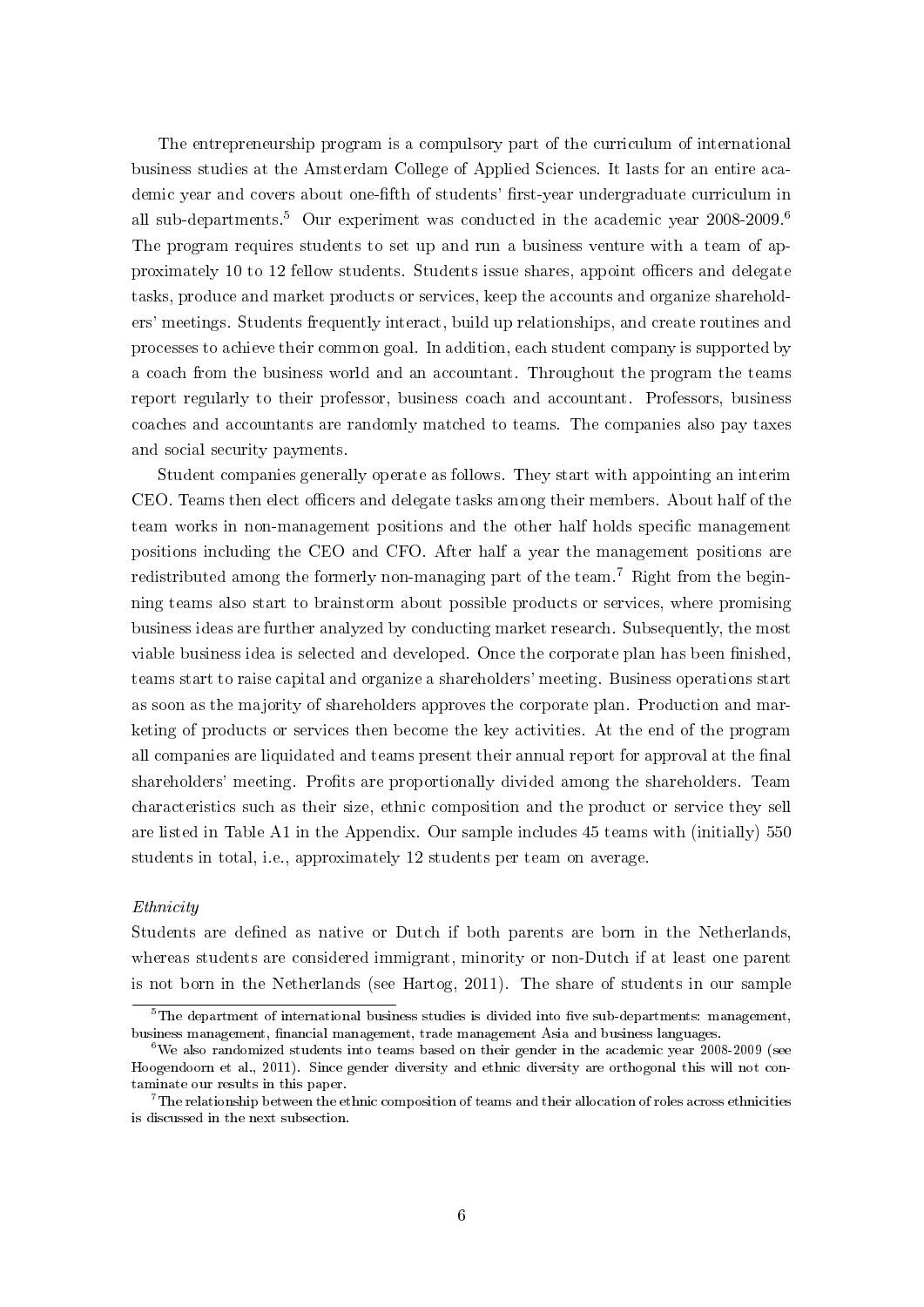with a non-Dutch ethnicity is 0.55.<sup>8</sup> We measure ethnic diversity dichotomously. This is consistent with previous empirical studies (Hamilton et al., 2004; Boisjoly et al., 2006; Hansen et al., 2006; Carter et al., 2010) as well as with our assignment of students to teams (see next subsection).<sup>9</sup> Students with a non-Dutch ethnicity are born abroad in 38% of the cases, whereas 82% of the fathers is born abroad and 87% of the mothers. In 69% of the cases both the father and the mother are born abroad.

Table 1 shows that the students in our sample are from 53 different countries of origin with an average number of approximately 6 different countries of origin per team (panel A). For the purpose of presentation, the descriptive statistics in Panel B are clustered by continent (see Parrotta et al., 2010). They show that ethnic variation among minority students is substantial. Panel C shows that there are virtually no ethnic clusters at the team level. The vast majority of ethnic minority students has no team members from the same country of origin (70%), whereas not even 20% of the ethnic minority students has only one team member from the same country of origin (the average number of students with a non-Dutch ethnicity per team is approximately 6.8 at the start of the program). Hence, we can safely assume that the share of students with a non-Dutch ethnic background is a true indicator of the team's ethnic diversity, which varies exogenously and substantively.<sup>10</sup>

 $\langle$  Insert Table 1 around here  $>$ 

## 2.2 Design

One week before the start of the entrepreneurship program the school administration shared with us the students' names, gender and field of study. Based on students' names we determined their ethnicity, Dutch versus non-Dutch (see Mateos, 2007 for a motivation of this name-based determination). Nearly 90 percent of the name-based classifications matched with students' actual ethnicity that we retrieved through a pretreatment survey one week later. As expected, most of the mismatches in the category of ethnic minority students occured among those with Dutch fathers.

Subsequently, we defined the fractions of ethnic minority students for each team per field of study and assigned students with Dutch and non-Dutch ethnicity randomly to teams according to these fractions. The program coordinators enforced this assignment

 ${}^{8}$ The average share of minorities in Dutch higher vocational schools is approximately 0.20, which is close to the population average (Hartog, 2011). The considerably higher share here reflects the international character and student group of this program in the multicultural capital of Amsterdam.

<sup>&</sup>lt;sup>9</sup>An alternative way of measuring ethnic diversity takes the country of (parental) origin into account and is expressed in terms of Blau's diversity index (1977),  $1-\sum_{i=1}^Np_i^2.$  Here,  $p$  is the share of individuals in a (ethnic) category i and N the number of (ethnic) categories. The downside of Blau's diversity index is that it implicitly assumes that each category is different from another to the same extent. The upside, though, may be that it takes into account that diversity is larger when ethnic minority students originate from all distinct countries than when they or their parents are all born in the same foreign country. However, our initial assignment of students to teams and, hence, the exogeneous variation in teams' diversity is based on the dichotomous measure of ethnicity. As a consequence, we can only use that measure convincingly to study the causal effect of ethnic diversity on team performance.

 $10$ Robustness checks in section 4 indicate that inclusion of the number of different countries of origin (to the share of ethnic minority students in a team) does not change the main results.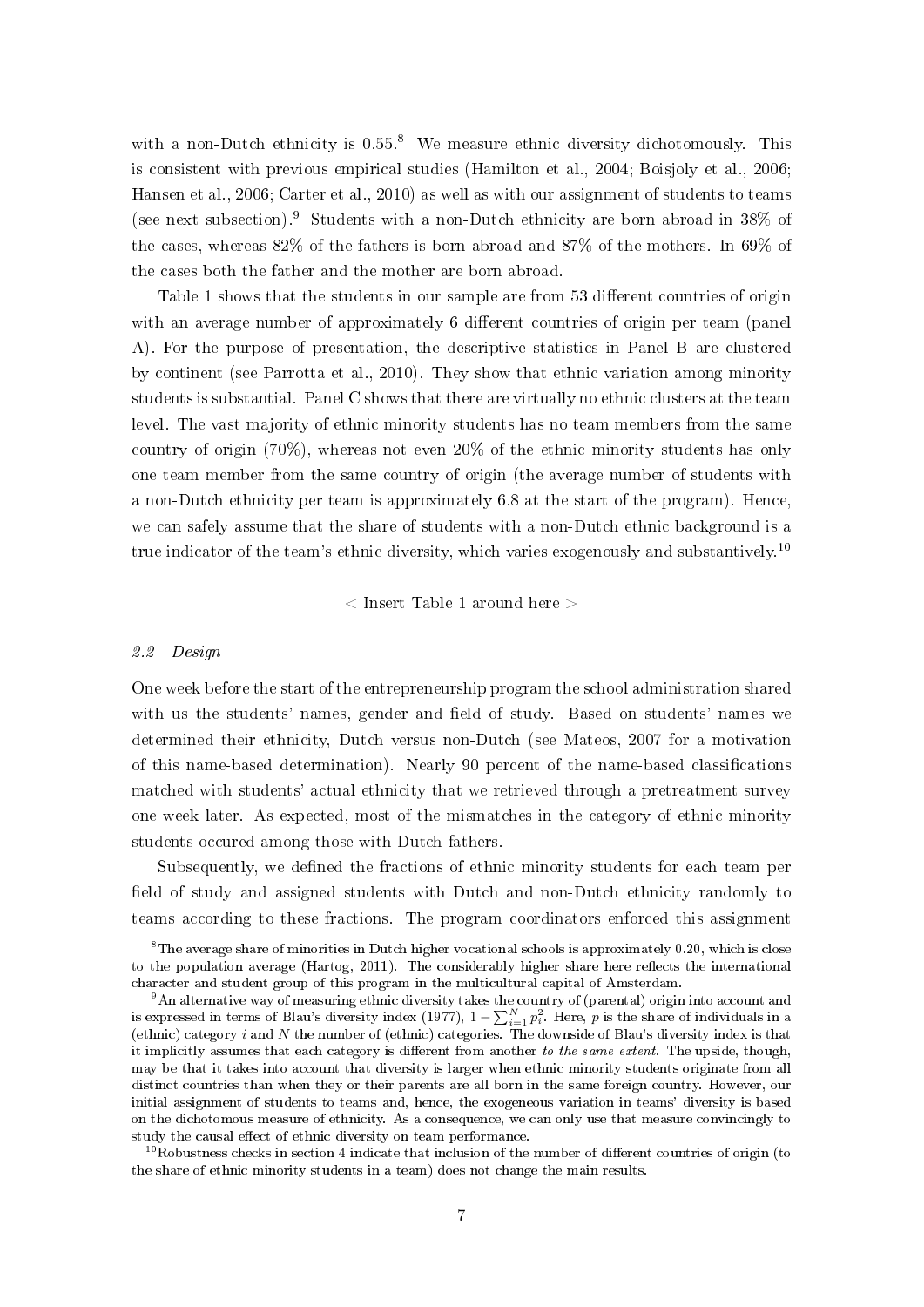successfully (only six students changed teams during the year). Neither professors nor students were informed about the nature of the imposed team assignment. Professors and students only knew that a research project was conducted which required to stick to the imposed team assignment. Based on interviews with students, we are confident about their uninformedness.

Figure 1 shows, based on the actual ethnic status of students (from the pretreatment survey), the frequency distribution of the share of minorities per team at baseline. The share of minorities which is exogenously imposed and unknown to the students ranges from 0.2 to 0.9. This substantial variation in the share of minorities enables us to study the causal impact of teams' ethnic diversity on their business performance. Note that teams with a relatively high share of minorities are actually heterogeneous in terms of ethnicity (due to the limited presence of ethnic clusters within teams).

 $<$  Insert Figure 1 around here  $>$ 

## Composition dynamics

During the year 104 students (19%) dropped out.<sup>11</sup> This reduced the average team size from 12 at the start of the program to 10 at the end. Dropouts did not alter the overall share of minorities or contaminate the design of our experiment. First, the ethnic composition of teams is largely unaffected. The correlation between teams' share of minorities at baseline and at the end is 0.86. Second, dropout rates do not vary across teams in relation to their ethnic composition. Regression coefficients of the share of minorities at baseline (and its square) when explaining dropout decisions are insignicant.

Student companies appoint a management team twice, for the first and second half of the program. Tests indicate that the ethnic diversity of the entire team -on which the treatment is based- is a realistic reflection of the management team (possibly the more influential part of the team). Regressing the share of minorities in the management team on the share of minorities in the entire team returns a coefficient of 0.95 for the first half of the program and 0.97 for the second half. These coefficients are similar for median regressions that minimize the effect of possible outliers. F-tests further indicate that none of these coefficients are significantly different from 1.

All in all, we are confident that the realistic dynamics that take place after the initial asssignment of students to teams have not contaminated our design.

#### Incentives

The program provides various (team and individual) incentives to align students' interests with the business performance of their company. At the indidual level, incentives are

 $11$ The average dropout rate for first-year students in Dutch higher vocational schools is about 30% including students that switch study and/or school (HBO-raad, 2010). These rates are commonly high in the Netherlands, where selective admission of students on the basis of grades or achievements is not allowed. For international programs, such as the one studied here, dropout rates are much lower since these programs generally attract students that are more motivated.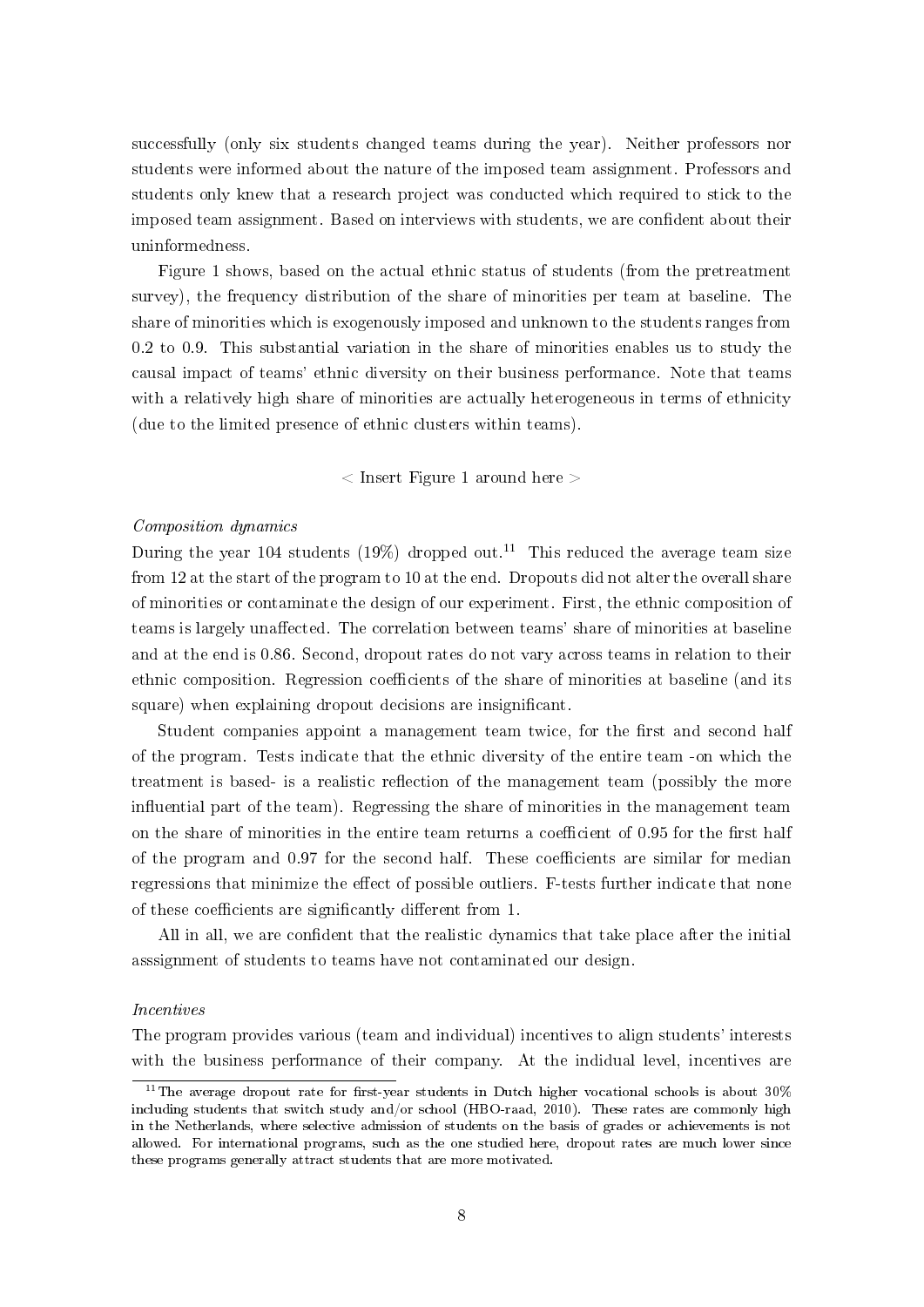generated by the threat of dismissal in case of underperformance, which implies exclusion from the program, a loss of credit points and thus a much lower chance of obtaining an undergraduate degree (that requires a minimum number of credit points in the first year). Dismissal requires two-third of the team members' votes plus the approval of their professor. It is a credible threat: half of the teams experiences at least one dismissal and the average number is 0.73 per team.<sup>12</sup>

Students' grades for the program (20% of GPA) are determined by both individual and team performance with unspecified weights. An indicator of the considerable weight of individual performance is that the average difference between the highest and lowest grade within a team is 1.3 (on a scale from 1 to 10). The relevance of team performance for students' grades is indicated by the positive correlations between the average grade in the team and business performance in terms of, for example, sales  $(0.34)$  or positive profits  $(0.18).$ 

Team incentives are further provided by a formal business competition. At the end of the program, six selected teams present their results in a `business pitch' to a jury of entrepreneurs who select a winner based on business outcomes and presentations. The winning team obtains a cup, often gets some (local) press attention and will represent the college in the national competition. In addition, virtually all students own shares of their company. Other shareholders are usually family members, friends or acquaintances.

Reported effort levels in terms of hours are a quantitative reflection of the effectiveness of these incentives. On average, students spend about 8.1 hours per week (s.d. 3.8) on the program, which covers 20% of the curriculum. This is substantial relative to the 32 hours per week students in Dutch higher vocational schools spend on their education (Allen et al., 2009). The incentives discussed above make it likely that the efforts of students are directed towards the business outcomes we measure.

# 3 Data

Data about teams and individuals was collected through administrative data, teams' annual reports and three extensive surveys. Students filled out a survey at the first day of the academic year (pretreatment, in September 2008), halfway (in January 2009) and at the end of the program (posttreatment, in May 2009). Response rates are respectively 88%, 86% and 78%. We use the information obtained through the questionnaires for various purposes. Based on this, we check the validity of the name-based assignment of students to ethnicities and the random assignment of students to teams given their ethnic background. Moreover, the questionnaires enable us to relate our findings to and control for individual and team characteristics and processes (regarding complementarities, learning, communication and coordination).

Table 2 reports descriptive statistics of individual and team characteristics. The pre-

 $12$ The occurrence and number of dismissals are neither related to a team's business performance nor to its ethnic composition.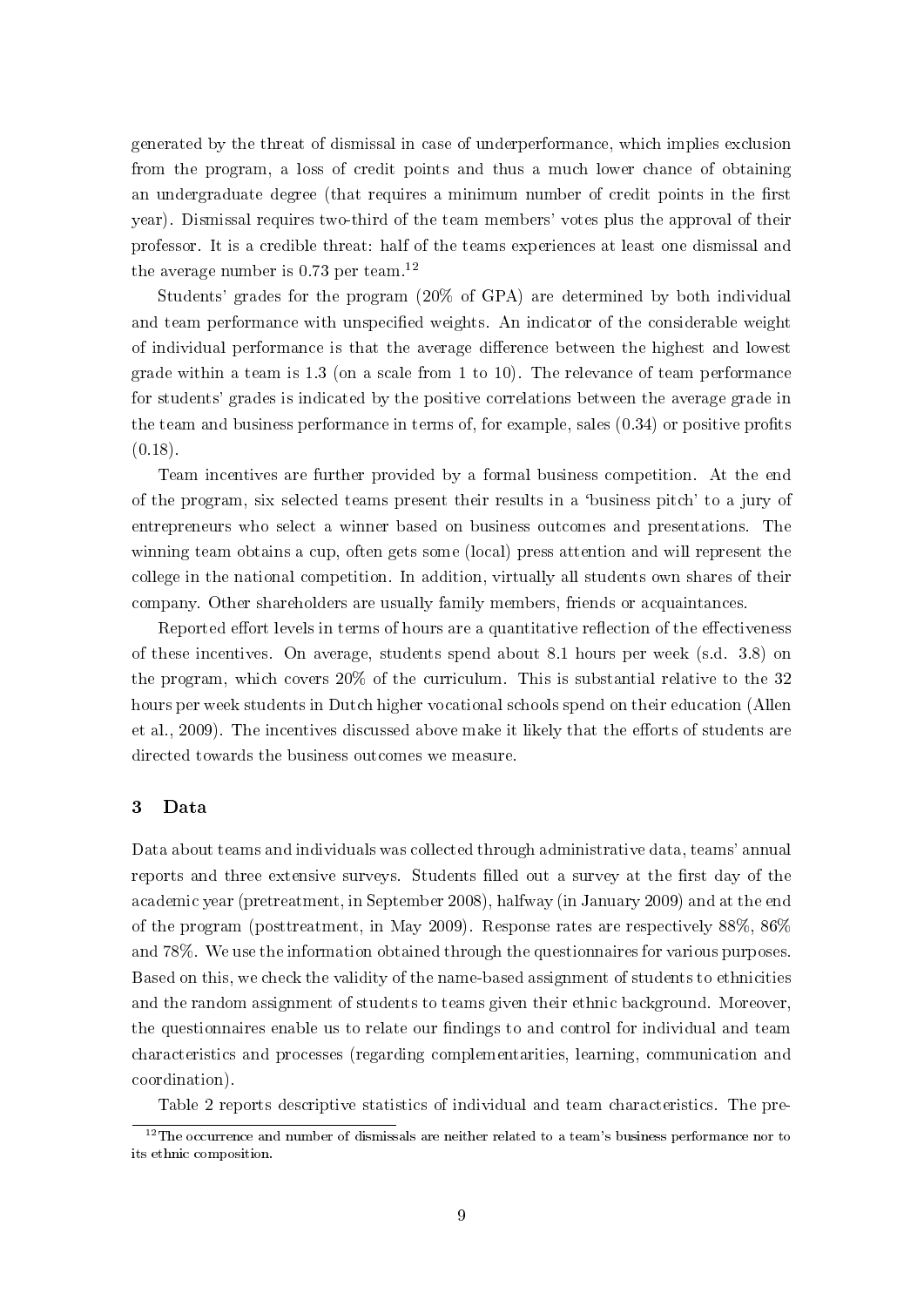treatment survey administers individual characteristics such as age (19.4 years), gender (44% female), mathematics grade (6.39 out of 10), grade point average (6.46 out of 10) and field of study.<sup>13</sup> In addition, all three surveys include self-assessments of the knowledge that students have in seven areas that are relevant for successful entrepreneurship (see Minnitti and Bygrave, 2001; Karlan and Valdivia, 2011). Hence, we can trace the individual development of these knowledge areas during the year as a proxy for learning (reported in Table 2 are knowledge levels at baseline on a scale from 1 to 5). Finally, at the team level, we are most interested in the procedures and routines followed to better understand any differences in performance between teams. The posttreatment questionnaire administers standard sets of questions to measure students' self-assessments of, for example, conflicts and atmosphere in the team.

Business performance metrics are gathered or calculated from the companies' annual reports that we obtained from 43 out of 45 teams (see Table 2). We measure sales, profits and profits per share in euro. We also add a binary indicator of positive profits because students tend to view as the bottom line result whether they are able to satisfy their shareholders. Average sales amount to 841 euro with a standard deviation of 699 euro. Profits are on average negative at -69 euro varying from a loss of 1016 euro to a profit of 477 euro. 22 teams make positive profits, while 21 teams run a loss. Profits per share vary between -15 and  $+15$  euro.<sup>14</sup>

 $\langle$  Insert Table 2 around here  $>$ 

## Randomization

To examine whether students are randomly assigned to teams of different ethnic composition, we regress students' characteristics on the share of minorities in their team and its square, separately for students of Dutch and non-Dutch ethnicity. This is in line with the specifications of the main results in Table 4. The first four columns of Table 3 show that native (Dutch) students who are assigned to teams with many ethnic minority students are not systematically different from native (Dutch) students who are assigned to teams with few ethnic minority students. The same largely holds for ethnic minority students (see the last four columns of Table 3), although ethnic minority students assigned to teams of moderate heterogeneity in ethnicity are somewhat more likely to be male and less likely to study 'trade management Asia'. Note that students of Dutch and non-Dutch ethnicity have roughly similar characteristics since they are relatively young and all study in their first year at the department of international business studies of the Amsterdam College of

 $13$ Through standard batteries of questions we also obtain (unreported) validated measures of 'softer' individual characteristics that are associated with entrepreneurship: the 'big five' factor model of personality structure (Goldberg, 1990; Zhao and Seibert, 2006), and entrepreneurial skills and traits such as creativity, market awareness, networking, perseverance, need for achievement and risk aversion (see Parker, 2009; Oosterbeek et al., 2010).

<sup>&</sup>lt;sup>14</sup>Shares have a nominal value of 20 euro. The mean number of shares issued is 52 (s.d. 21.5). The minimum and maximum numbers of shares sold amount to respectively 15 and 100. On average, half of the shares are bought by team members themselves.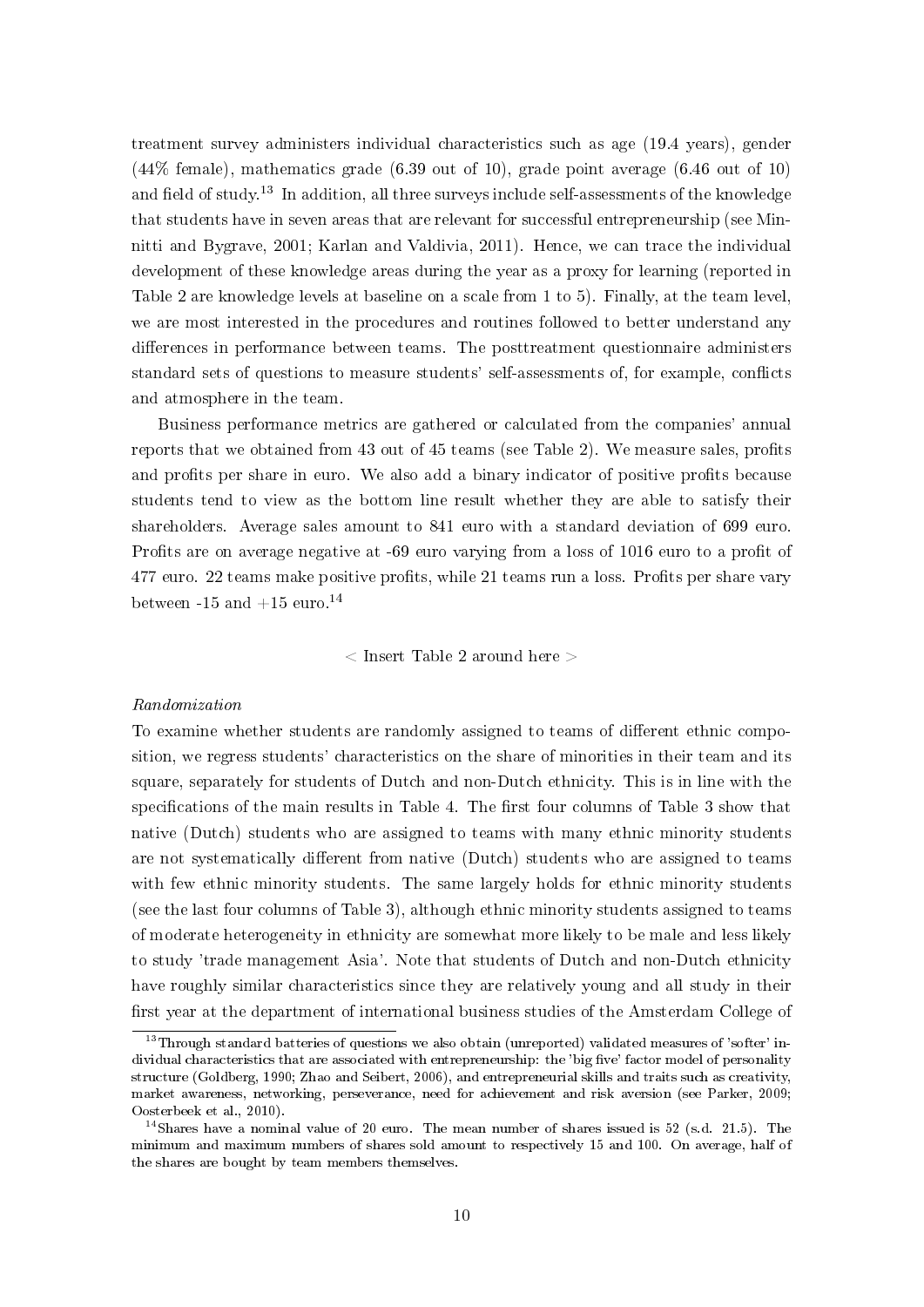Applied Sciences. Nevertheless, based on the analyses in this subsection we will perform various robustness checks in the next section.

 $\langle$  Insert Table 3 around here  $\langle$ 

## 4 Results

## $\angle 1$  Main finding

Table 4 shows the relationship between the share of minorities in a team and four measures of business performance: (ln)sales, profits, profits per share and the probability of prots being positive. Note that a larger share of minorities tends to go together with a more ethnically diverse team (team members of non-Dutch ethnicity come from different countries of origin).

In panel A performance measures are regressed on the share of minorities in the team and its square. The first three columns report a u-shaped relationship between the share of ethnic minorities in the team and sales. The minimum supported by these regressions lies around a share of  $0.55$ . The coefficients of the linear and quadratic term are significant at the 10%-level only in the case of the commonly used specification in terms of ln(sales). These results indicate that increasing the share of minorities from 0.6 to 0.7 increases sales by about 3%, while an increase from 0.7 to 0.8 increases sales by approximately 13%.

Columns (4) and (5) report results from least squares and median regressions with prots as the dependent variable. In column (4) neither the linear term nor the quadratic term is significantly different from zero, although the coefficients are jointly significant at the  $10\%$ -level. The results from the median regression show that these findings are sensitive to outliers. The point estimates are substantially larger and both coefficients are now significant at the 5%-level. The relationship between profits and the share of minorities tends to follow a u-shape with a minimum of 0.56. In column (6) performance is measured as a binary indicator of positive profits. Both coefficients are significant at the 5%-level and the share of minorities that minimizes the probability of profits being positive drops to 0.52. Finally, the last two columns report results from least square and median regressions when the dependent variable is profits per share. None of the coefficients are (jointly) significant.

## $\langle$  Insert Table 4 around here  $\langle$

We next fit more flexible spline functions that allow for distinct slopes above and below 55% of minorities in the team (Panel B). Spline functions may be particularly informative in our setting since the distribution of share of minorities has asymmetric properties, i.e., teams with a relatively high share of ethnic minority students are actually heterogeneous in terms of ethnicity. The cutoff at  $55\%$  is based on the results of the less flexible quadratic specifications that indicated that team performance is minimized at approximately this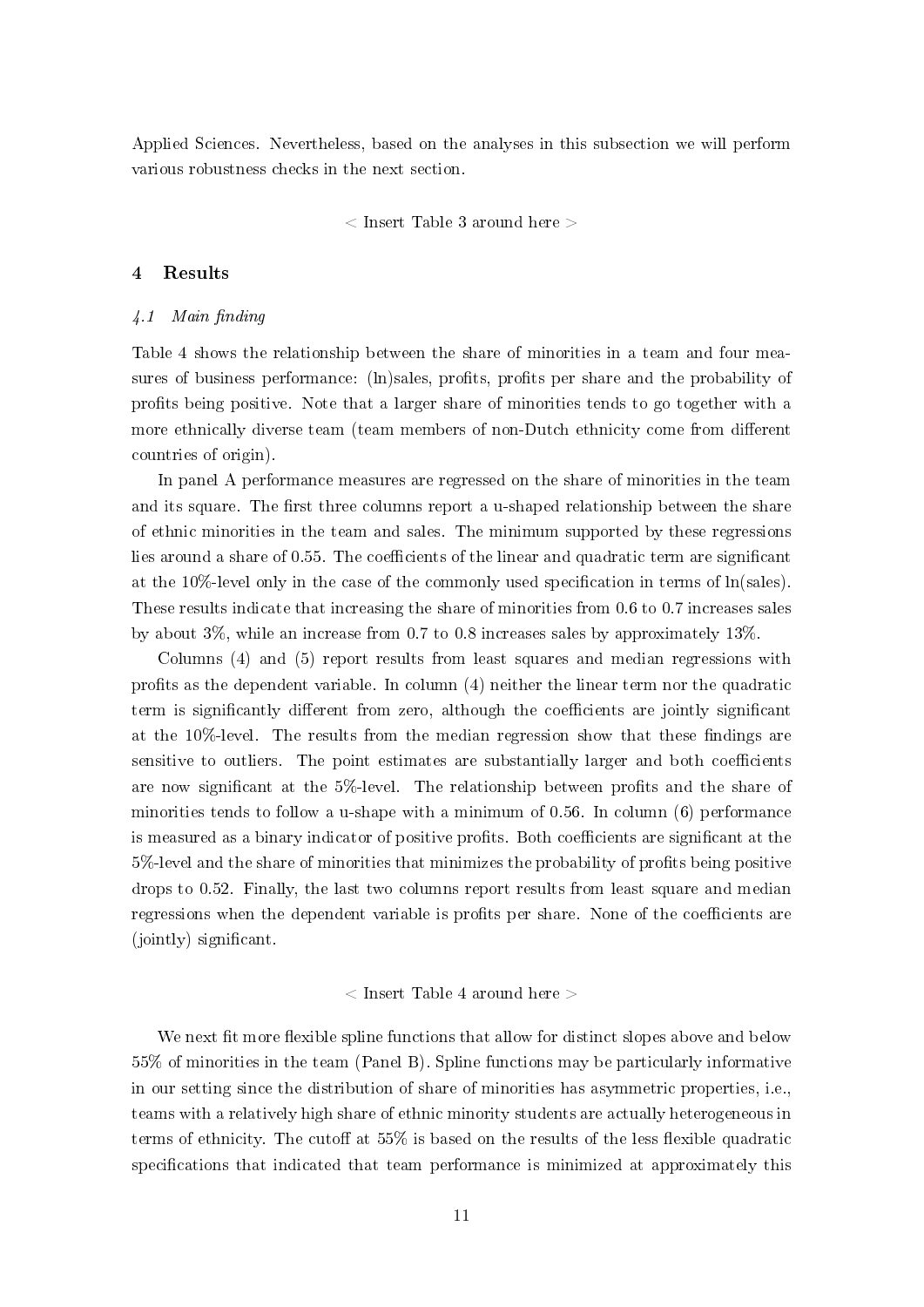share of minorities (which also happens to be the sample average). All coefficients for the share of minorities, given that they are above 0.55, are positive and (with two exceptions) statistically significant. All coefficients for the share of minorities, when lower than or equal to 0.55, are negative and in one case signicantly so. The number of teams may limit the precision of these estimates.

The results presented in this subsection show that the relationship between team performance and ethnic diversity is flat or tends to decline down to a certain threshold level and starts increasing beyond this threshold level. The specific level of this threshold varies slightly across performance measures, but is around a share of minorities of 0.55. Only if ethnic diversity is sufficiently substantial the net effect of ethnic diversity on team performance is positive. This finding is consistent with the idea that the costs of coordination and communication offset the benefits of complementarities and (mutual) learning in homogeneous and moderately heterogeneous teams, while the benefits of sharing and exchanging relevant knowledge outweigh these costs in more heterogeneous teams.

## 4.2 Costs and benefits of ethnic diversity

In this section we test whether there is any suggestive evidence for these underlying mechanisms using the information gathered for this purpose through the questionnaires. For communication and coordination, we expect that moderately heterogeneous teams incur higher costs of communication and coordination than teams that are homogeneous or heterogeneous in terms of ethnicity. Coordination and communication costs are operationalized by standard sets of questions about teams' atmosphere and conflicts (see Earley and Mosakowski, 2000; Richard et al., 2004). Teams' atmosphere is administered by asking students to rate the atmosphere within their team on a 5-points scale in the posttreatment survey. Likewise, conflicts in the team are surveyed by asking students to what extent there was conflict or disagreement between team members about personal matters (that are not task-related). More personal conflicts and a worse team atmosphere are expected to result from worse communication and coordination due to, for instance, subgrouping along ethnic lines, distrust or stereotyping.

We measure whether teams' atmosphere and conflicts are related to ethnic diversity as well as to business performance. Satisfaction of these conditions would suggest that coordination and communication costs might be an underlying mechanism explaining the relationship between a team's ethnic composition and its performance. In line with Alesina and La Ferrara (2005), we find that homogeneous and moderately heterogeneous teams tend to experience less conflicts than heterogeneous teams (not tabulated). However, this relationship is only marginally significant and conflicts also do not translate into lower business outcomes. Moreover, the data indicate that teams' atmosphere and ethnic diversity are not signicantly related. In sum, the data do not suggest that communication and coordination cost explain our main finding.

For the benefits, we expect a positive relationship between ethnic diversity and busi-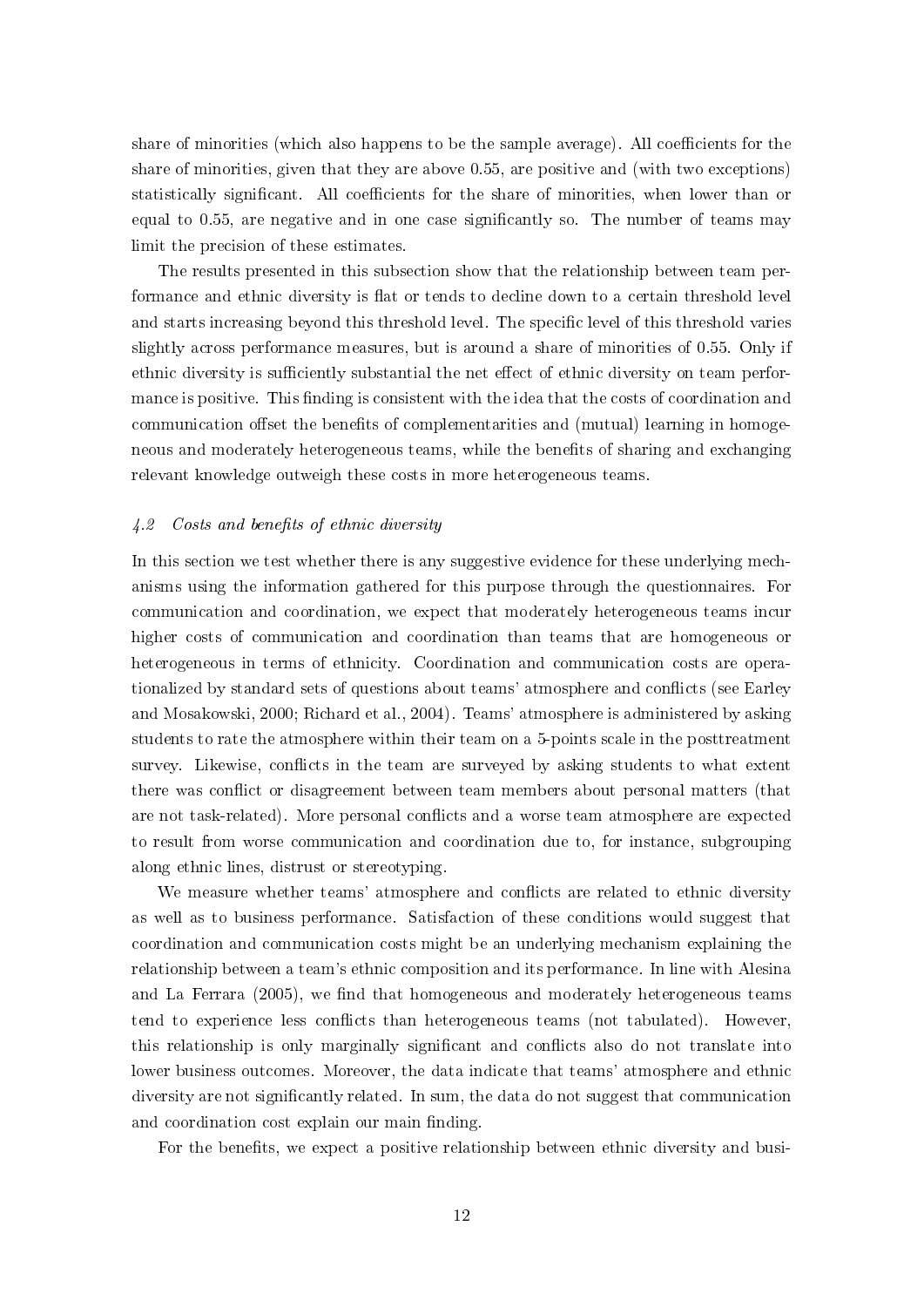ness performance due to more complementarities and learning in ethnically diverse teams. We measure learning in terms of the development in seven knowledge areas that are relevant for successful entrepreneurship: business, management, entrepreneurship, strategy, organization, administration and leadership (see Minnitti and Bygrave, 2001; Karlan and Valdivia, 2011). For each of these knowledge areas, the indicator of individual learning is the difference between the self-assessed level in the posttreatment and pretreatment questionnaire.

Table 5 reports results from least squares regressions (panel A) and spline functions  $(p$ anel B) of learning in different knowledge areas on the share of minorities. The results show a U-shaped relationship between ethnic diversity and team-average learning, especially for the development of knowledge in business, entrepreneurship and leadership. Spline functions in panel B (cutoff again at a share of minorities of  $0.55$ ) indicate that the relationship between learning and share of minorities is flat or declines down to a threshold level of 0.55 and starts increasing beyond this threshold level. Hence, on average, members of ethnic heterogeneous teams learn more than members of homogeneous and moderately heterogeneous teams. Additional regressions at the individual level, that we run separately for students of Dutch and non-Dutch ethnicity, show that the learning benets of more ethnic diversity accrue to similar extents to both groups. Moreover, and probably as an explanatory factor of the higher learning levels in more diverse teams, the data tell us that ethnically diverse teams enter the entrepreneurship program at the start with a more diverse pool of relevant knowledge than less heterogeneous teams (see Lazear, 1999). Table 6 shows that complementarities between team members and the coefficients of variation of business, entrepreneurship and leadership knowledge at baseline are larger in ethnically diverse teams.<sup>15</sup>

# $\langle$  Insert Table 5 around here  $\langle$

The higher average learning in more ethnically diverse teams could only explain better performance if learning and performance are positively related. This is indeed the case. The coefficients of regressing the various business outcomes on team-average learning in business, entrepreneurship and leadership are respectively: 0.16 (s.e. 0.21), 0.56 (s.e. 0.27) and 0.14 (s.e. 0.23) for (ln)sales; 0.13 (s.e. 0.15), 0.32 (s.e. 0.17) and 0.14 (s.e. 0.19) for positive profits; 0.41 (s.e. 1.05), 3.41 (s.e. 2.06) and 2.33 (s.e. 2.19) for profits per share. All in all, the results support the idea that ethnic diversity benefits team learning possibly leading to better business performance. However, when adding the metrics for learning to the regression equations in Table 4 the main effects remain of comparable size and significant. Hence, the benefits from (mutual) learning in ethnic heterogeneous teams may only partially explain why these teams perform better.

Our findings in this subsection are partly consistent with the theoretical ideas formulated in section 1. More (mutual) learning could partially explain why ethnic heterogeneous

 $15$ The note of Table 6 defines how we measure complementarities and heterogeneity in the relevant knowledge dimensions.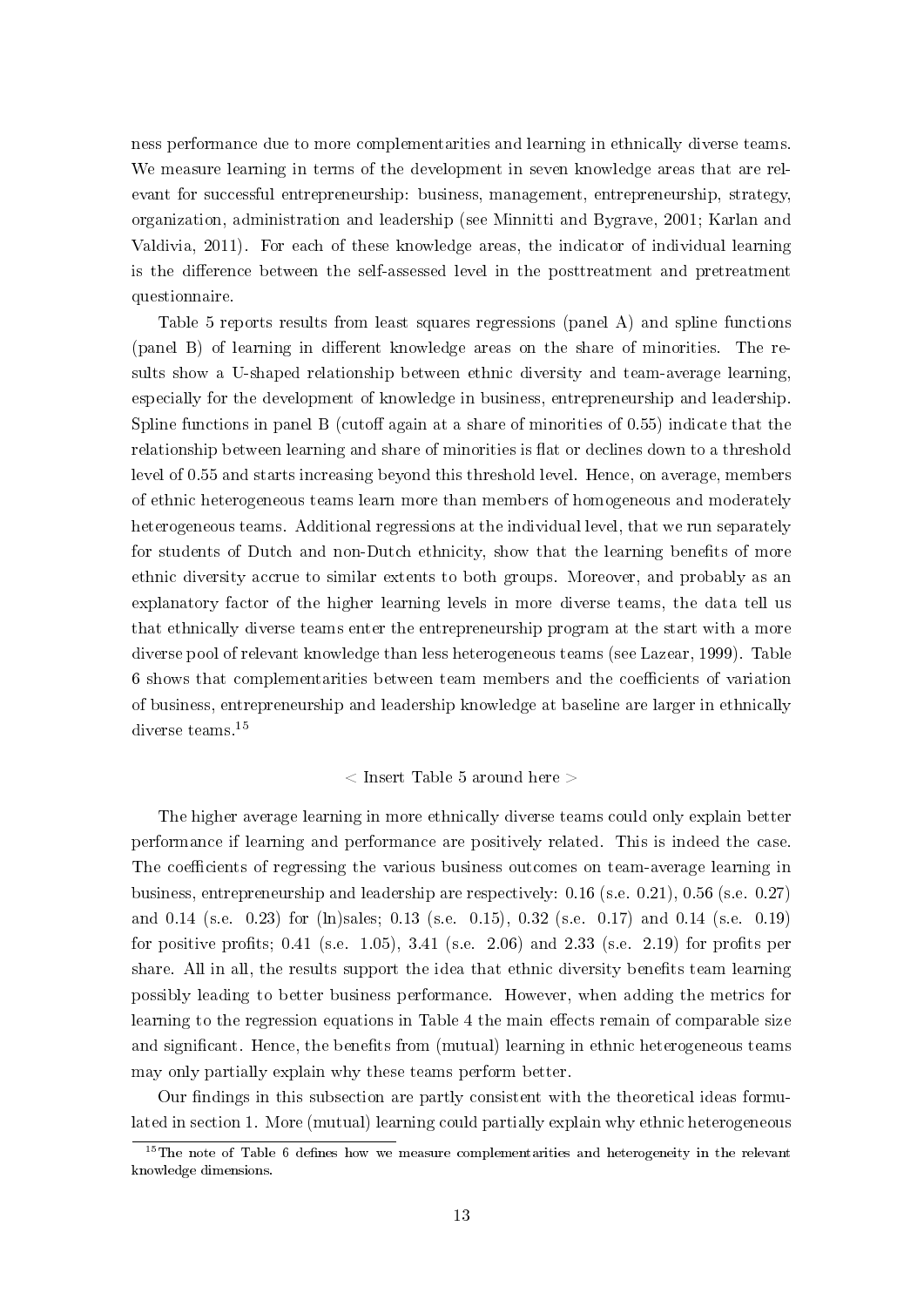teams achieve better results. Ethnic heterogeneous teams also have a more diverse pool of relevant knowledge at the start of the entrepreneurship program facilitating (mutual) learning. On the other hand, we do not find support for the idea that moderately heterogeneous teams incur higher coordination and communication costs.

## 4.3 Robustness

We conduct robustness checks by including controls or excluding observations from the regression analyses presented in Table 4. We restrict the analyses to specifications with  $(\text{ln})$ sales, the binary indicator of positive profits and profits per share, i.e., specifications  $(3), (6)$  and  $(7)$  in Table 4.

Since there are relatively few teams in our sample that have an extremely homogeneous or heterogeneous ethnic composition, we check whether trimming the tails from the distribution alters the main results. Table A2 in the Appendix shows that excluding teams with share of minorities  $\leq 0.35$  (4 teams) or share of minorities  $\geq 0.75$  (5 teams) does not change the overall picture, where the initial distribution ranged from 0.20 to a share of minorities of  $0.90$  (see Figure 1). If anything, the effects tend to become more pronounced relative to the estimates in Table 4.

As a second robustness check, we include all possible control variables discussed in section 3. Control variables are not included altogether due to the limited number of observations. Table A3 in the Appendix indicates that, separately for quadratic specifications and spline functions, none of the previous results was affected systematically by groupwise inclusion of team-average background characteristics of students, fields of study or team characteristics such as size and the number of different countries of origin.

#### 5 Discussion and conclusion

This paper shows evidence of a positive impact of ethnic diversity on team performance, although only starting at a certain turning point at which at least half of the team is ethnically diverse. Before this turning point the relationship is flat or slightly negative. Hence, only if ethnic diversity is sufficiently substantial the net effect of ethnic diversity on team performance is positive. In line with theoretical predictions (Lazear, 1999), our data suggest that ethnic heterogeneous teams accommodate a more diverse pool of relevant knowledge facilitating (mutual) learning. This could partially explain why these teams perform better.

Our study is motivated by the fact that many decisions in organizations are nowadays assigned to teams (Hamilton et al., 2003), the increasing share of minorities in Western populations (e.g., Ozgen et al., 2011b) and that one of the most salient and relevant dimensions of team heterogeneity is ethnicity (Alesina and La Ferrara, 2005). However, measurements of the causal effect of ethnic diversity on team performance in the longer run are scarce. To this end, we conducted a randomized field experiment among student teams that start up a real company as part of their curriculum in an international business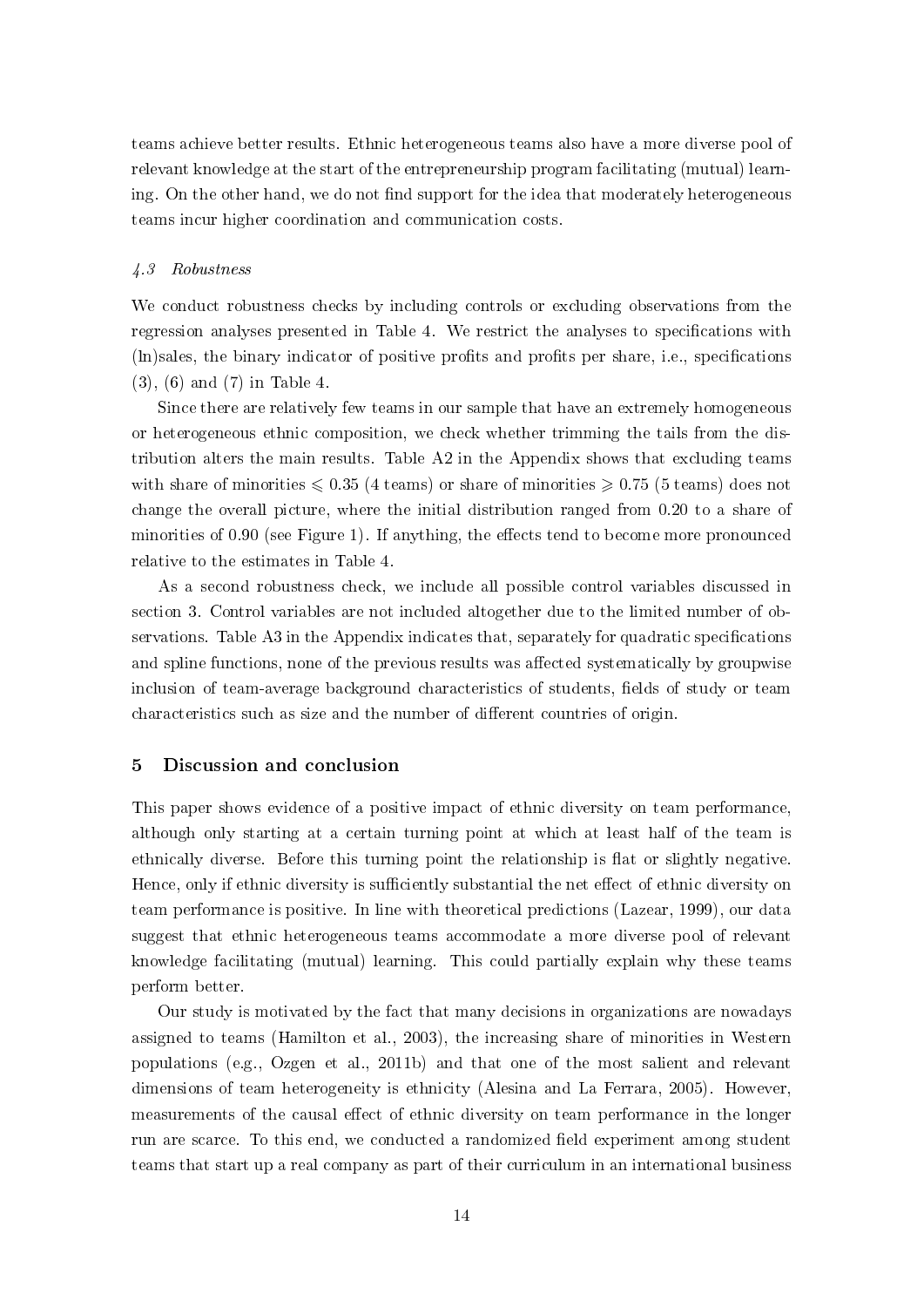program in the Netherlands. We exploit the fact that companies are founded in identical circumstances and that the population consists of 55% students with a non-Dutch ethnicity from 53 different countries of origin. As outside researchers, we exogenously varied the ethnic composition of otherwise randomly composed teams.

There are discrepancies between the business teams in our study and teams in the workplace. Individuals in our teams are relatively young, lack serious labor market experience and some of the teams have unprecedented high degrees of ethnic diversity. These characteristics might, to some extent, limit the external validity of our study. Moreover, although advantageous for the internal validity of our study, the random composition of teams is probably not entirely representative of common practice in business. Finally, our experimental design does not allow for a causal interpretation of mechanisms such as learning that lead to higher performance of ethnic heterogeneous teams.

Nevertheless, students' truly joint task with strong incentives to maximize shareholder value of a real company in which team members have time to establish roles and observations of other members closely resembles the functioning of teams in the workplace. Given the upcoming increase of the share of minorities in the labor force it is likely that any team in the workplace will become more and more diverse in terms of ethnicity. Our study provides a realistic preview of the impact of many distinct ethnic backgrounds in teams.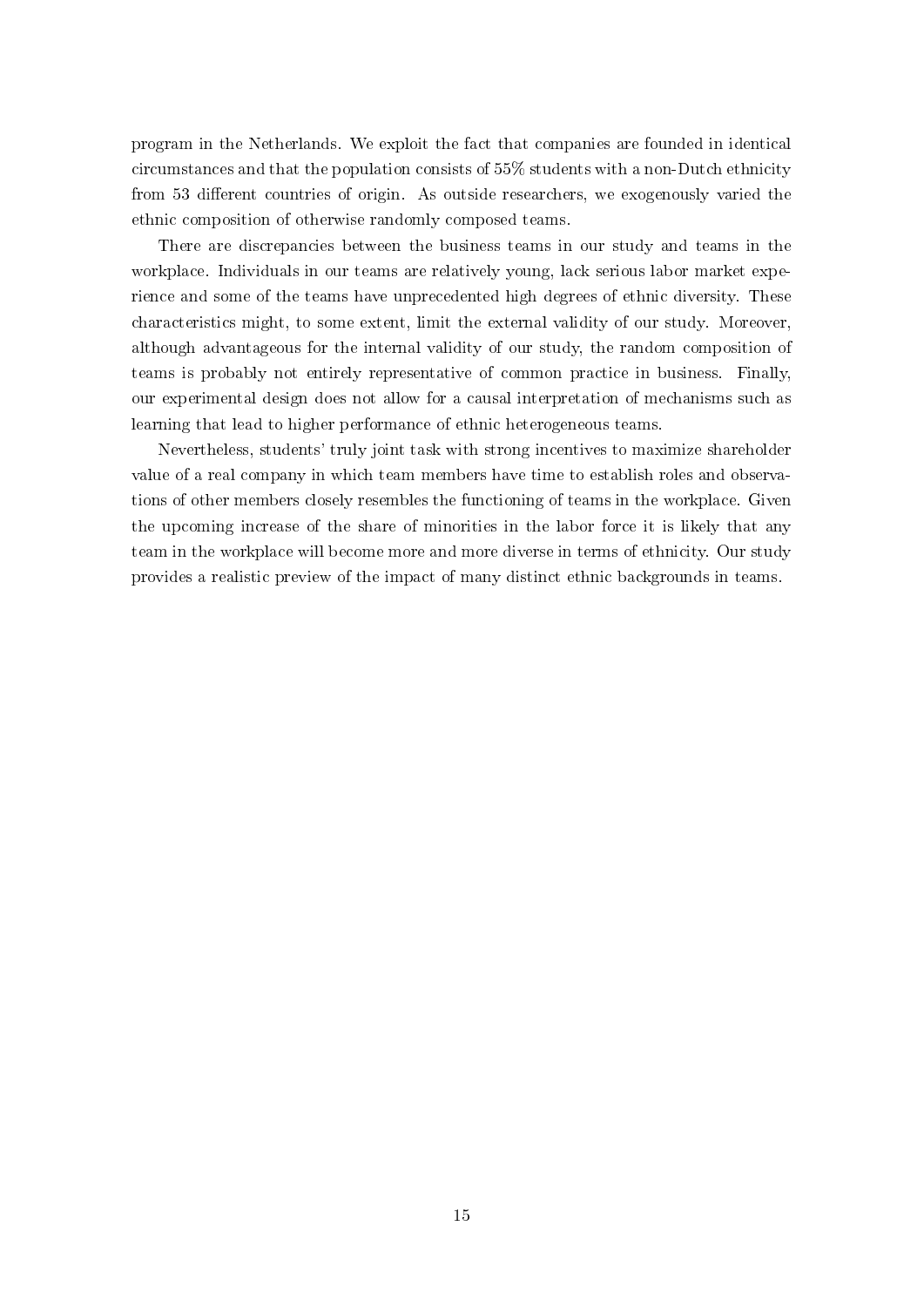## References

- Akerlof, G. and Kranton, R. (2005). Identity and the economics of organizations. The Journal of Economic Perspectives,  $19(1)$ :  $9-32$ .
- Alesina, A. and La Ferrara, E. (2005). Ethnic diversity and economic performance. Journal of Economic Literature,  $43(3)$ :762-800.
- Allen, J., van Breugel, G., Coenen, J., Fouarge, D., Meng, C., Ramaekers, G., van Dijk, J., and Venhorst, V. (2009). Afgestudeerden van het hbo tijdens een crisis: geen verloren generatie. Den Haag, HBO-raad.
- Angrist, J. and Lang, K. (2004). Does school integration generate peer effects? evidence from boston's metco program. American Economic Review, pages 1613-1634.
- Aslund, O., Edin, P., and Fredriksson, P. (2011). Peers, neighborhoods, and immigrant student achievement: Evidence from a placement policy. American Economic Journal: Applied Economics,  $3(2):67-95$ .
- Bernstein, R. and Edwards, T. (2008). An older and more diverse nation by midcentury. US Census Bureau, Washington, DC. Retrieved on January, 6:2009.
- Blau, P. (1977). Inequality and heterogeneity: A primitive theory of social structure. Free Press New York.
- Boisjoly, J., Duncan, G., Kremer, M., Levy, D., and Eccles, J. (2006). Empathy or antipathy? the impact of diversity. The American economic review,  $96(5)$ :1890-1905.
- Card, D. and Rothstein, J. (2007). Racial segregation and the black-white test score gap. Journal of Public Economics,  $91(11-12)$ :2158-2184.
- Carter, D., D'Souza, F., Simkins, B., and Simpson, G. (2010). The gender and ethnic diversity of us boards and board committees and firm financial performance. Corporate Governance: An International Review,  $18(5)$ :396-414.
- Charness, G., Rigotti, L., and Rustichini, A. (2007). Individual behavior and group membership. The American economic review,  $97(4):1340-1352$ .
- Chen, Y. and Li, S. (2009). Group identity and social preferences. The American Economic  $Review, 99(1): 431-457.$
- Dugar, S. and Shahriar, Q. (2010). Group identity and the moral hazard problem: Evidence from the field. Working Papers.
- Earley, P. and Mosakowski, E. (2000). Creating hybrid team cultures: An empirical test of transnational team functioning. Academy of Management Journal, pages 26-49.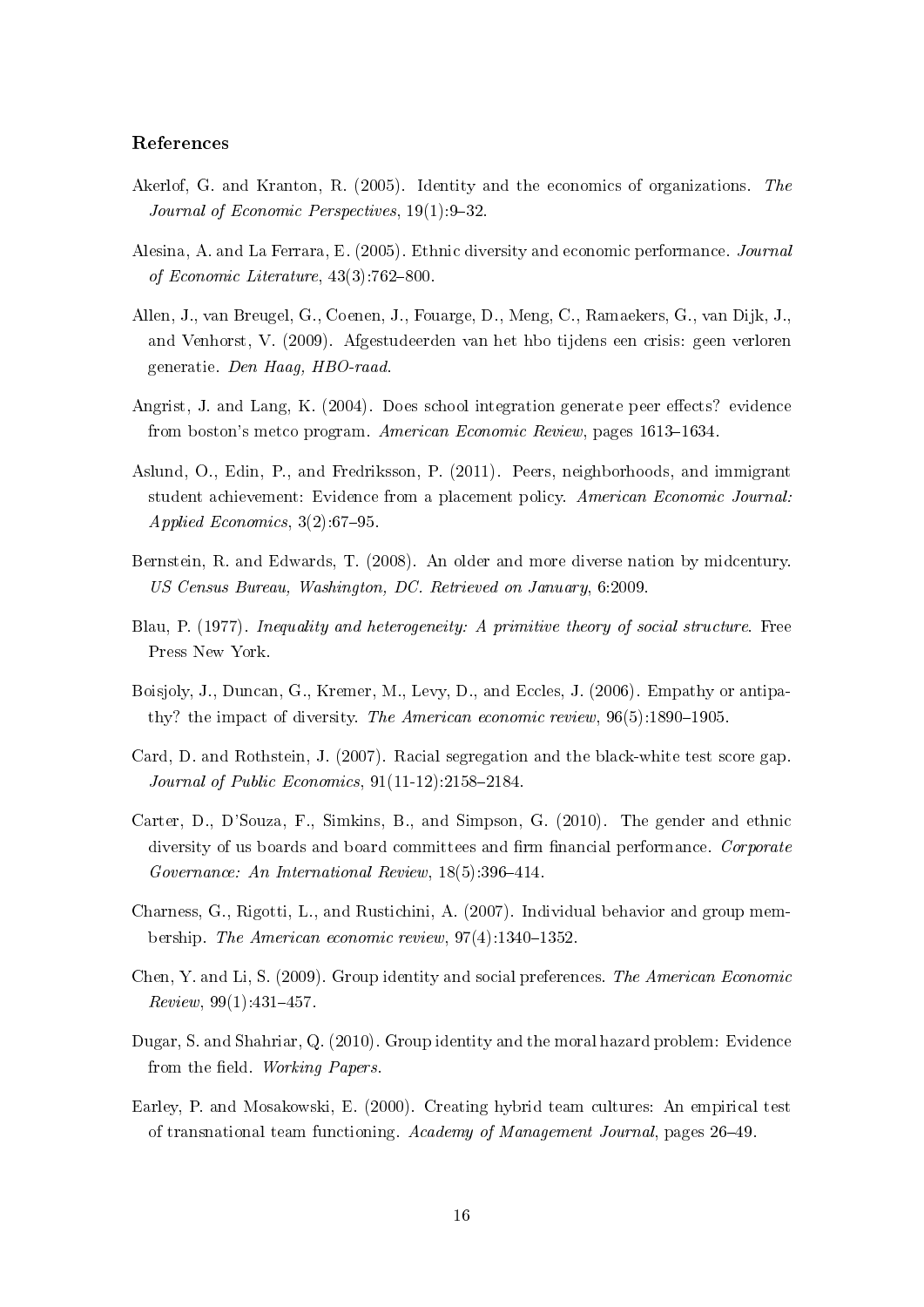- Goldberg, L. R. (1990). An alternative description of personality: The big five factor structure. Journal of Personality and Social Psychology,  $59(6)$ :1216-1229.
- Hamilton, B., Nickerson, J., and Owan, H. (2003). Team incentives and worker heterogeneity: An empirical analysis of the impact of teams on productivity and participation. Journal of Political Economy,  $111(3):465-497$ .
- Hamilton, B., Nickerson, J., and Owan, H. (2004). Diversity and productivity in production teams. Unpublished working paper.
- Hansen, Z., Owan, H., and Pan, J. (2006). The impact of group diversity on performance and knowledge spillover-An experiment in a college classroom. NBER Working Paper.
- Hanushek, E., Kain, J., and Rivkin, S. (2009). New evidence about brown v. board of education: The complex effects of school racial composition on achievement. Journal of Labor Economics,  $27(3):349-383$ .
- Hartog, J. (2011). 9. ethnic minorities in the netherlands. Ethnic Diversity in European Labor Markets: Challenges and Solutions, page 198.
- Hoogendoorn, S., Oosterbeek, H., and Praag, M. (2011). The impact of gender diversity on the performance of business teams: Evidence from a field experiment. Tinbergen Institute Discussion Papers.
- Hoxby, C. (2000). Peer effects in the classroom: Learning from gender and race variation. NBER Working Paper.
- Karlan, D. and Valdivia, M. (2011). Teaching entrepreneurship: Impact of business training on microfinance clients and institutions. Review of Economics and Statistics, forthcoming.
- Lazear, E. (1999). Globalisation and the market for team-mates. The Economic Journal,  $109(454):15-40.$
- Lee, N. and Nathan, M. (2011). Does cultural diversity help innovation in cities: evidence from london firms.
- Leonard, J. and Levine, D. (2006). Diversity, discrimination, and performance. Institute for Research on Labor and Employment, Working Paper Series.
- Mateos, P. (2007). A review of name-based ethnicity classification methods and their potential in population studies. Population, Space and Place,  $13(4):243-263$ .
- Minnitti, M. and Bygrave, W. (2001). A dynamic model of entrepreneurial learning. Entrepreneurship Theory & Practice,  $25:5-16$ .
- Montalvo, J. and Reynal-Querol, M. (2005). Ethnic diversity and economic development. Journal of Development economics,  $76(2):293-323$ .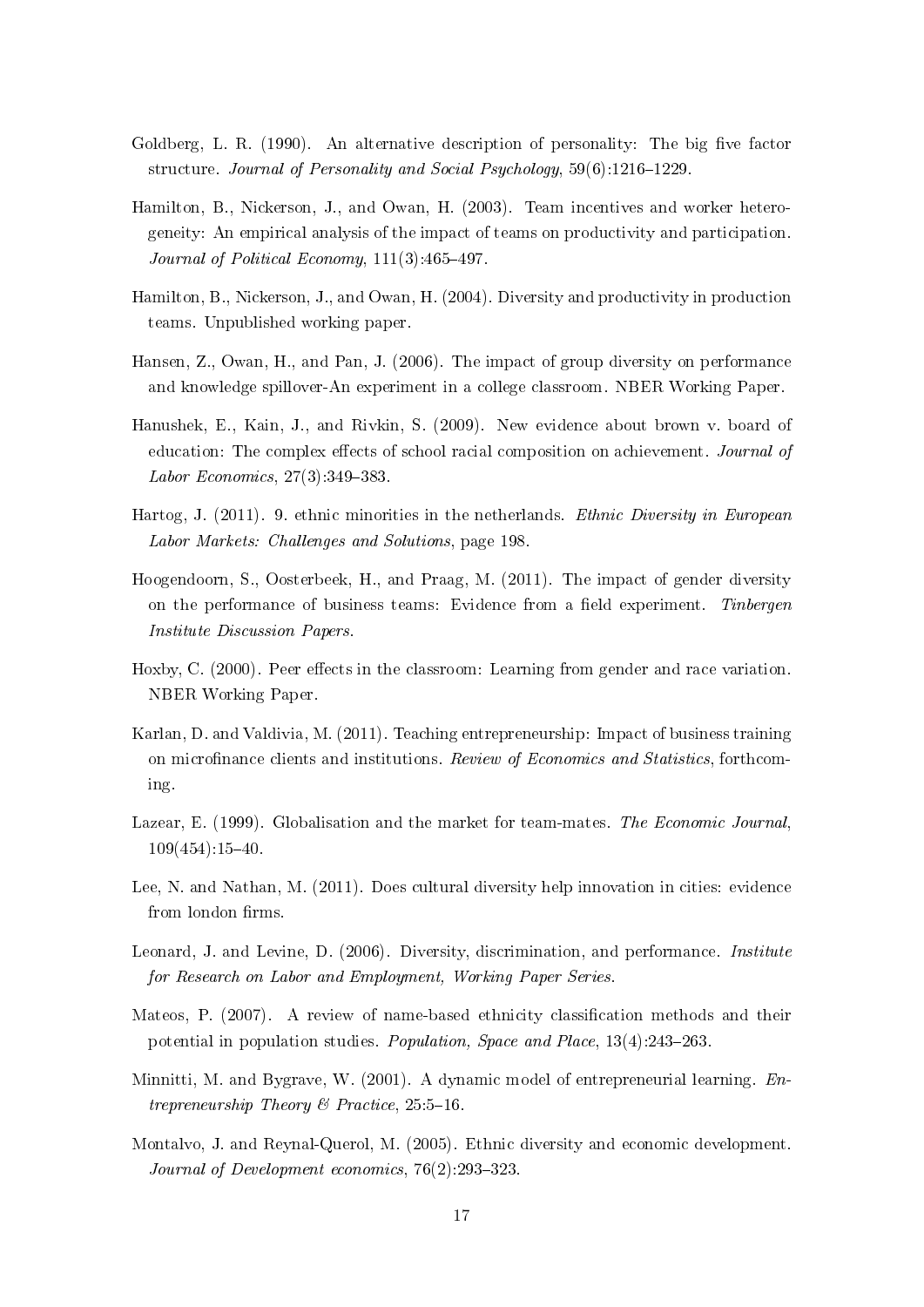- Morgan, J. and Vardy, F. (2009). Diversity in the workplace. The American Economic  $Review, 99(1):472-485.$
- Oosterbeek, H., Van Praag, M., and IJsselstein, A. (2010). The impact of entrepreneurship education on entrepreneurship skills and motivation. European Economic Review,  $54(3):442-454$
- Ottaviano, G. and Peri, G. (2006). The economic value of cultural diversity: evidence from us cities. Journal of Economic Geography,  $6(1)$ :9-44.
- Ozgen, C., Nijkamp, P., and Poot, J. (2011a). Immigration and innovation in european regions. IZA Discussion Paper No. 5676.
- Ozgen, C., Nijkamp, P., and Poot, J. (2011b). The impact of cultural diversity on innovation: Evidence from dutch firm-level data. IZA Discussion Papers.
- Parker, S. C. (2009). The Economics of Entrepreneurship. Cambridge University Press.
- Parrotta, P., Pozzoli, D., and Pytlikova, M. (2010). Does labor diversity affect firm productivity? Working Papers.
- Prat, A. (2002). Should a team be homogeneous? *European Economic Review*,  $46(7):1187-$ 1207.
- Richard, O., Barnett, T., Dwyer, S., and Chadwick, K. (2004). Cultural diversity in management, firm performance, and the moderating role of entrepreneurial orientation dimensions. The Academy of Management Journal, pages 255-266.
- Zhao, H. and Seibert, S. (2006). The Big Five personality dimensions and entrepreneurial status: A meta-analytical review. Journal of Applied Psychology,  $91:259-271$ .

# Appendix A

 $\zeta$  insert tables A1-A3 around here  $\zeta$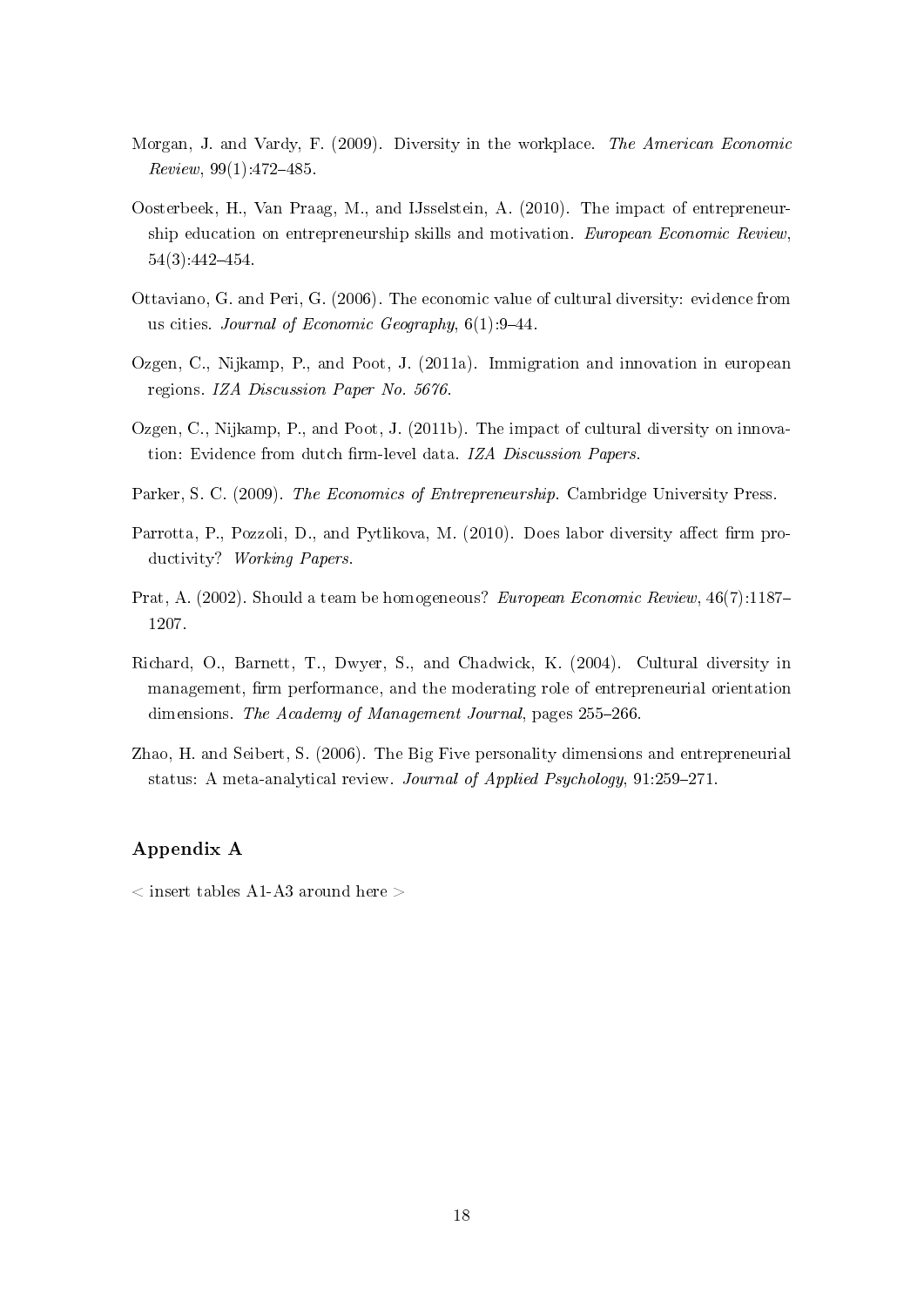# Figures and tables

| A: Ethnicity (team level)                     | Mean     | SD    | Min   | Max    |
|-----------------------------------------------|----------|-------|-------|--------|
| Share of minorities                           | 0.554    | 0.161 | 0.200 | 0.900  |
| Number of different countries of origin       | 6.044    | 1.821 | 3.000 | 12.000 |
|                                               |          |       |       |        |
| B: Ethnicity ( $\approx$ continent)           | Fraction |       |       |        |
| Netherlands (native)                          | 0.45     |       |       |        |
| North America / Oceania                       | 0.01     |       |       |        |
| Central and South America                     | 0.15     |       |       |        |
| Formerly Communist Countries                  | 0.02     |       |       |        |
| Muslim Countries                              | 0.17     |       |       |        |
| East Asia                                     | 0.06     |       |       |        |
| Asia                                          | 0.04     |       |       |        |
| Africa                                        | 0.03     |       |       |        |
| Other European Countries                      | 0.07     |       |       |        |
|                                               |          |       |       |        |
| C: Ethnic minority students with number of    | Fraction |       |       |        |
| team members from the same country of origin* |          |       |       |        |
| $\theta$                                      | 0.70     |       |       |        |
| 1                                             | 0.19     |       |       |        |
| $\overline{2}$                                | 0.05     |       |       |        |
| 3                                             | 0.01     |       |       |        |

Note: Based on information from 550 students and 45 teams. Ethnic minority students are from the following countries of origin: North America / Oceania, Australia, Canada, United States; Central and South America, Antilles, Argentina, Barbados, Brazil, Colombia, Costa Rica, Cuba, Dominican Republic, Guyana, Honduras, Jamaica, Peru, Surinam; Formerly Communist Countries, Russia and other East European countries; Muslim Countries, Afghanistan, Algeria, Egypt, Eritrea, Guinea, Indonesia, Iran, Iraq, Malaysia, Morocco, Nigeria, Pakistan, Palestine, Somalia, Tunisia, Turkey; East Asia, China, Hong Kong, Japan; Asia, other Asian countries not included in categories of East Asia and Muslim Countries (India, Laos, Philippines, Singapore, Vietnam); Africa, other African countries not included in category of Muslim Countries (Angola, Cameroon, Cape Verde, Gabon, Ghana, Kenya, South Africa); Other European Countries, other European countries not included in category of Formerly Communist Countries (Germany, Israel and other West European countries). \*Ethnic minority students in 2 teams have respectively 4 and 6 team members from the same country of origin. Excluding these teams from the sample does not change the main results.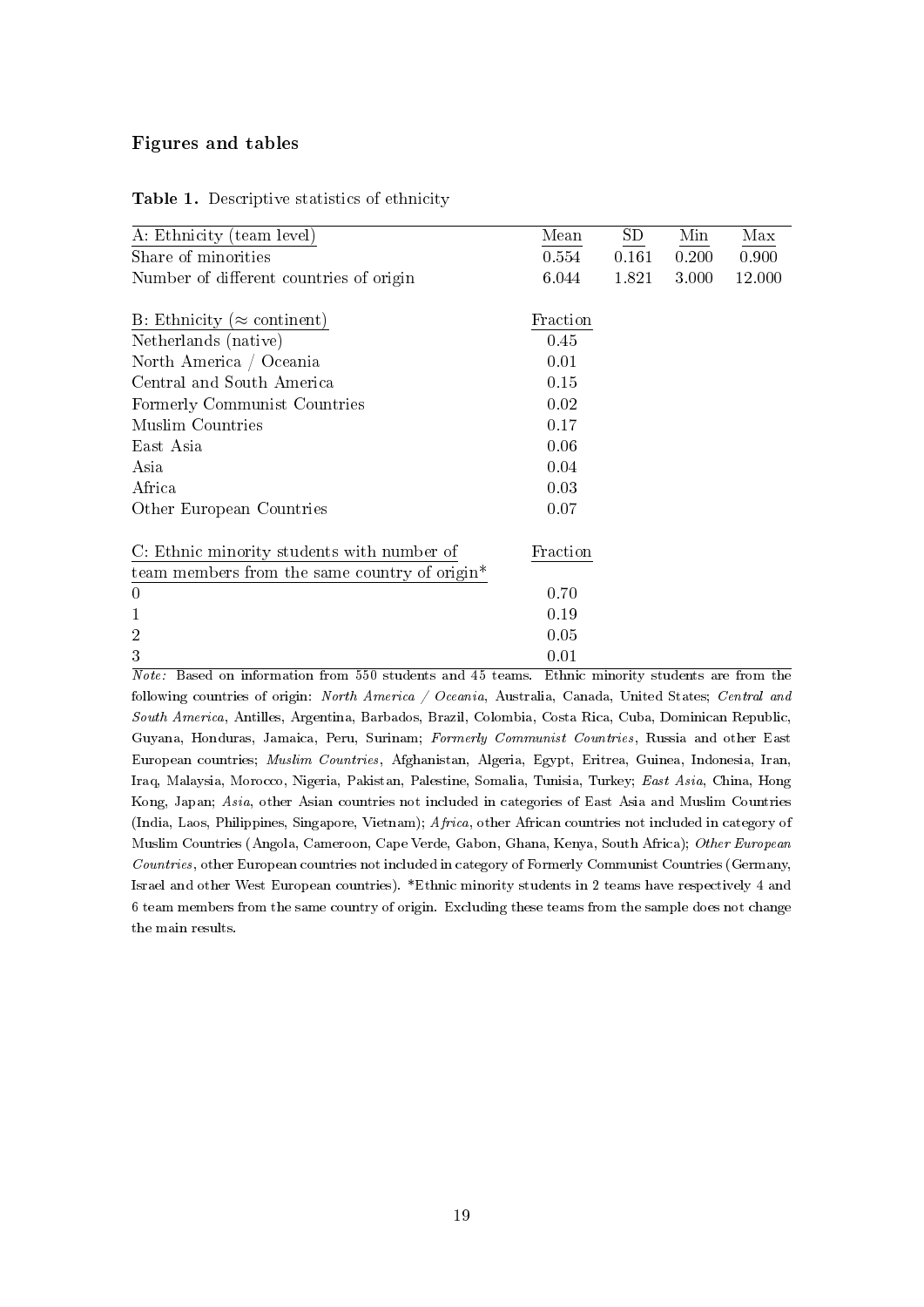

Figure 1. Frequency of share of minorities per team

| A: Individual level |                       | Mean     | ${\rm SD}$ | Min        | Max     |
|---------------------|-----------------------|----------|------------|------------|---------|
| Background          | Age                   | 19.39    | 1.99       | 15.98      | 30.92   |
| characteristics     | Gender                | 0.44     | 0.50       | 0.00       | 1.00    |
|                     | Mathematics grade     | 6.39     | 0.87       | 4.00       | 9.00    |
|                     | Grade point average   | 6.46     | 0.84       | 3.00       | 8.50    |
| Field of study      | Business Management   | 0.44     | 0.50       | 0.00       | 1.00    |
|                     | Management            | 0.11     | 0.31       | 0.00       | 1.00    |
|                     | Trade Management Asia | 0.19     | 0.39       | 0.00       | 1.00    |
|                     | Business Languages    | 0.21     | 0.41       | 0.00       | 1.00    |
|                     | Financial Management  | 0.05     | 0.22       | 0.00       | 1.00    |
| Entrepreneurial     | <b>Business</b>       | 2.66     | 0.88       | 1.00       | 5.00    |
| knowledge           | Management            | 291      | 0.93       | 1.00       | 5.00    |
|                     | Entrepreneurship      | 271      | 0.98       | 1.00       | 5.00    |
|                     | Strategy              | 2.71     | 0.97       | 1.00       | 5.00    |
|                     | Organization          | 2.71     | 0.98       | 1.00       | 5.00    |
|                     | Administration        | 2.62     | 0.99       | 1.00       | 5.00    |
|                     | Leadership            | $3.14\,$ | 0.98       | 1.00       | 5.00    |
| B: Team level       |                       | Mean     | SD         | Min        | Max     |
| Characteristics     | Size (at baseline)    | 12.22    | 2.09       | 8.00       | 16.00   |
| and processes       | Conflicts             | 2.23     | 0.59       | 1.00       | 3.67    |
|                     | Atmosphere            | 3.52     | 0.55       | 2.33       | 4.83    |
|                     | Effort (hours/week)   | 8.05     | 3.76       | 3.00       | 20.25   |
| <i>Business</i>     | Sales (euro)          | 841.25   | 699.00     | 0.00       | 4209.49 |
| performance         | Profit (euro)         | $-69.17$ | 317.57     | $-1016.36$ | 477.15  |
|                     | Pr(Profit) > 0        | 0.51     | 0.51       | 0.00       | 1.00    |
|                     | Profit/share (euro)   | $-0.51$  | 6.42       | $-15.48$   | 15.64   |

Table 2. Descriptive statistics of individual and team characteristics

Note: Based on information from 550 students and 45 teams.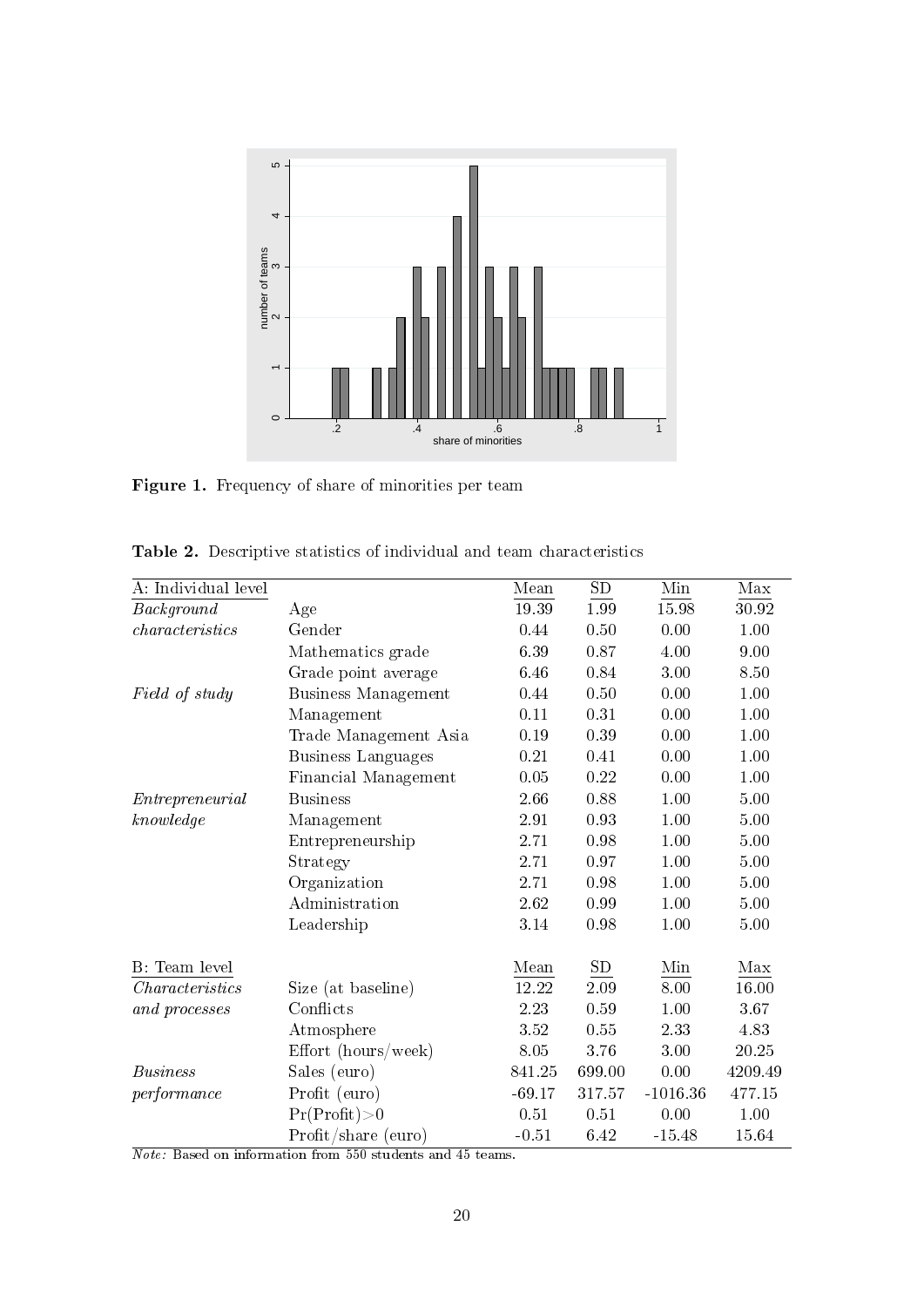|                                                         |                                                                                                                                                                        |          |                     | Native (Dutch) students |                                                                                               |                     | Ethnic minority students |           |                     |
|---------------------------------------------------------|------------------------------------------------------------------------------------------------------------------------------------------------------------------------|----------|---------------------|-------------------------|-----------------------------------------------------------------------------------------------|---------------------|--------------------------|-----------|---------------------|
|                                                         |                                                                                                                                                                        |          | share of minorities |                         | share of minorities                                                                           | share of minorities |                          |           | share of minorities |
|                                                         |                                                                                                                                                                        |          |                     |                         | squared                                                                                       |                     |                          |           | squared             |
| Background characteristics                              | Age                                                                                                                                                                    | 1.990    | (4.054)             | 0.720                   | (3.838)                                                                                       | 2.021               | (4.140)                  | 3.347     | (3.374)             |
|                                                         | Gender                                                                                                                                                                 | 0.117    | (0.655)             | 0.594                   | (0.618)                                                                                       | $2.859**$           | (1.196)                  | $2.359**$ | (0.966)             |
|                                                         | Mathematics grade                                                                                                                                                      | 2.655    | (1.864)             | 2.094                   | (1.759)                                                                                       | 1.145               | (2.067)                  | 0.549     | (1.805)             |
|                                                         | Grade point average                                                                                                                                                    | 0.170    | (1.039)             | 0.150                   | (1.047)                                                                                       | $\,0.198$           | (0.975)                  | 0.413     | (0.879)             |
| Field of study                                          | Business Management                                                                                                                                                    | 1.736    | (2.830)             | 1.907                   | (2.452)                                                                                       | 1.922               | (2.387)                  | 2.160     | (1.925)             |
|                                                         | Management                                                                                                                                                             | 0.249    | (1.361)             | 0.353                   | (1.036)                                                                                       | 1.103               | (1.645)                  | $-1.107$  | (1.282)             |
|                                                         | Trade Management Asia                                                                                                                                                  | 1.144    | (1.262)             | 1.743                   | (1.330)                                                                                       | $3.232*$            | (1.712)                  | $3.549**$ | (1.511)             |
|                                                         | Business Languages                                                                                                                                                     | 1.149    | (2.254)             | 0.657                   | (1.911)                                                                                       | 0.752               | (1.822)                  | 0.404     | (1.445)             |
|                                                         | Financial Management                                                                                                                                                   | 0.308    | (0.517)             | $-0.141$                | (0.493)                                                                                       | 0.958               | (0.774)                  | $-0.687$  | (0.635)             |
| Entrepreneural knowledge                                | <b>Business</b>                                                                                                                                                        | $173**$  | (1.986)             | $-3.621*$               | (2.007)                                                                                       | 1.195               | (1.613)                  | $1.003\,$ | (1.380)             |
|                                                         | $M$ anagement                                                                                                                                                          | $-1.011$ | (2.468)             | 1.459                   | (2.372)                                                                                       | 3.655               | (2.581)                  | 2.905     | (2.149)             |
|                                                         | Entrepreneurship                                                                                                                                                       | 1.386    | (1.864)             | 1.154                   | (1.908)                                                                                       | 1.355               | (2.077)                  | 0.858     | (1.784)             |
|                                                         | Strategy                                                                                                                                                               | $-0.474$ | (2.175)             | 1.400                   | (2.332)                                                                                       | 1.178               | (1.937)                  | 0.632     | (1.590)             |
|                                                         | Organization                                                                                                                                                           | 4.110    | (2.880)             | 4.735                   | (2.976)                                                                                       | 1.453               | (2.072)                  | 1.245     | (1.705)             |
|                                                         | Administration                                                                                                                                                         | 2.685    | (1.953)             | 2.438                   | (1.800)                                                                                       | 1.763               | (2.204)                  | 1.784     | (1.723)             |
|                                                         | Leadership                                                                                                                                                             | 2.447    | (2.533)             | 2.530                   | (2.594)                                                                                       | 2.851               | (2.676)                  | 2.001     | (2.209)             |
|                                                         | Note: Based on information from 550 students. Each coefficient comes from a regression at the individual level of the row variable on the column variables, separately |          |                     |                         |                                                                                               |                     |                          |           |                     |
| for native (Dutch) and ethnic minority students. Robust |                                                                                                                                                                        |          |                     |                         | standard errors in parentheses. ***/* $4$ denotes significance at the $1\% /5\% /10\%$ -level |                     |                          |           |                     |

Table 3. Random assignment of native (Dutch) and ethnic minority students at the individual level Table 3. Random assignment of native (Dutch) and ethnic minority students at the individual level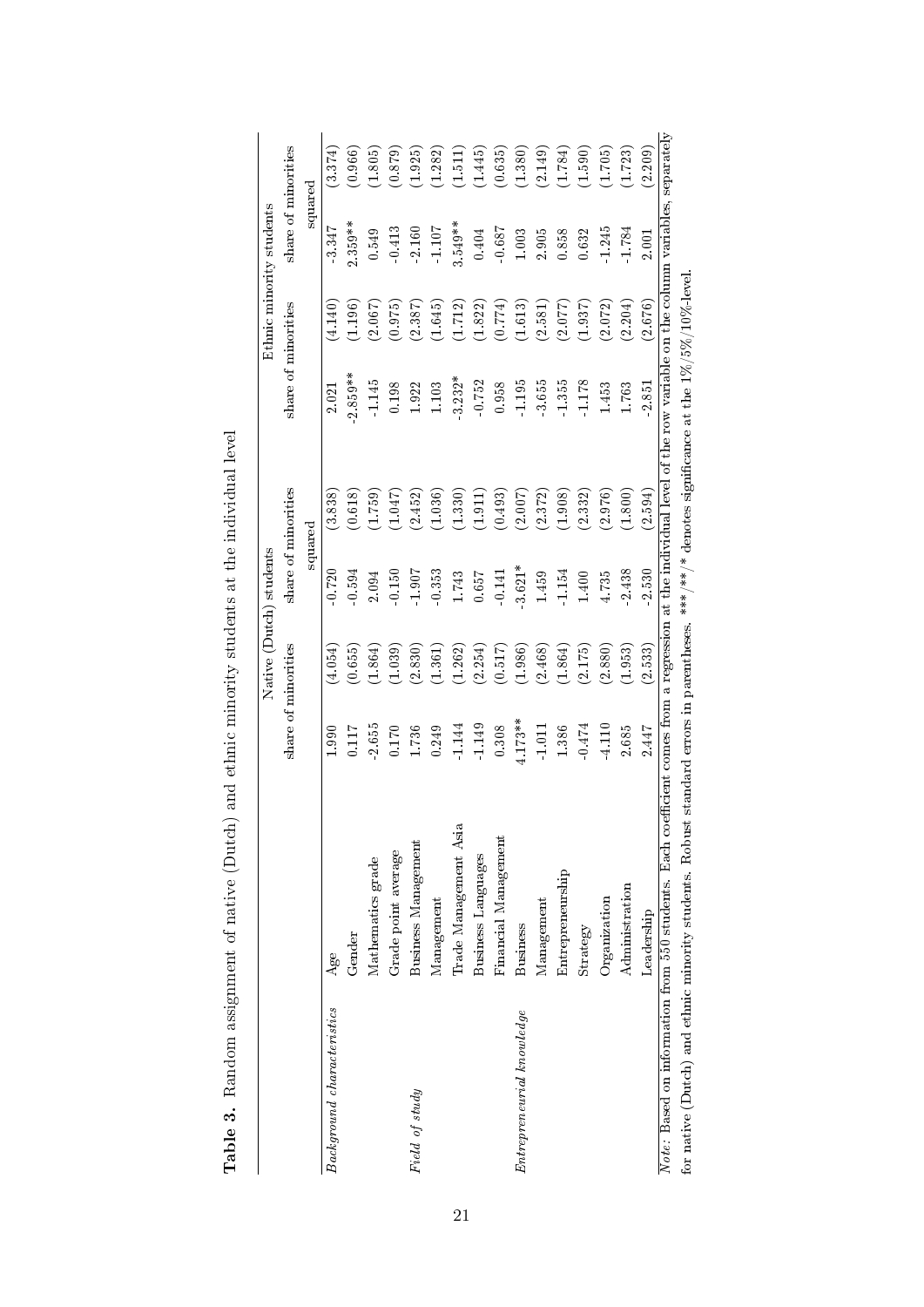|                                                                                                                                                                            |                 | Sales         |                   |             | Profits     | Positive profits                                                                                                     |                 | Profits per share |
|----------------------------------------------------------------------------------------------------------------------------------------------------------------------------|-----------------|---------------|-------------------|-------------|-------------|----------------------------------------------------------------------------------------------------------------------|-----------------|-------------------|
|                                                                                                                                                                            | Mean            | Median        | ln(sales)         | Mean        | Median      | Mean                                                                                                                 | Mean            | Median            |
|                                                                                                                                                                            | $\widehat{\Xi}$ | $\odot$       | $\widehat{\odot}$ | $\bigoplus$ | $\odot$     | $\widehat{\odot}$                                                                                                    | $\widehat{\Xi}$ | $\circledS$       |
| A: Polynomial                                                                                                                                                              |                 |               |                   |             |             |                                                                                                                      |                 |                   |
| Share of minorities                                                                                                                                                        | -3953.2         | -3308.3       | $5.185*$          | 1850.0      | $3129.8**$  | $4.808**$                                                                                                            | 28.865          | 38.135            |
|                                                                                                                                                                            | (3587.5)        | (1080.7)      | (3.052)           | (1558.1)    | (1314.4)    | (2.395)                                                                                                              | 26.935          | 32.998            |
| Share of minorities squared                                                                                                                                                | 3163.6          | 3237.2        | $4.598*$          | 1837.2      | $2799.4***$ | $4.627***$                                                                                                           | 29.883          | 32.388            |
|                                                                                                                                                                            | (3059.6)        | 3545.8)<br>ಲ್ | (2.598)           | (1254.2)    | (1170.6)    | (1.967)                                                                                                              | (22.506)        | (30.197)          |
| Minimum                                                                                                                                                                    | 0.62            | 0.51          | 0.56              | $0.5\theta$ | $0.56\,$    | $0.5\%$                                                                                                              | $0.48\,$        | 0.59              |
| ŘΖ                                                                                                                                                                         | 0.03            | 0.04          | 0.05              | 0.05        | 0.06        | 0.10                                                                                                                 | 0.04            | 0.05              |
| <b>B</b> : Spline                                                                                                                                                          |                 |               |                   |             |             |                                                                                                                      |                 |                   |
|                                                                                                                                                                            |                 |               |                   |             |             |                                                                                                                      |                 |                   |
| Share of minorities $\leq 0.55$                                                                                                                                            | $-1168.1$       | n/a           | $-1.315$          | $-563.9$    | n/a         | $-1.793*$                                                                                                            | $-9.369$        | n/a               |
|                                                                                                                                                                            | (1327.0)        |               | (1.260)           | (704.4)     |             | (0.972)                                                                                                              | (11.968)        |                   |
| Share of minorities $> 0.55$                                                                                                                                               | 224.4           |               | 1.062             | 894.8**     |             | $2.321***$                                                                                                           | $17.152*$       |                   |
|                                                                                                                                                                            | (1042.1)        |               | (0.997)           | (414.2)     |             | (0.660)                                                                                                              | (8.560)         |                   |
| $R^2$                                                                                                                                                                      | 0.02            |               | 0.03              | 0.06        |             | 0.17                                                                                                                 | 0.05            |                   |
| Note: Based on information from 43 teams. The linear                                                                                                                       |                 |               |                   |             |             | effect of share of minorities on business performance turned out insignificant in all specifications. We also tested |                 |                   |
| higher order specifications and these turned out being insignificant too. Similar results are obtained if we run M-estimator regressions, use bootstrapped standard errors |                 |               |                   |             |             |                                                                                                                      |                 |                   |
| or apply a dummy variable approach (with teams of low, moderate and high ethnic diversity). Robust standard errors in parentheses. ***/**/* denotes significance at        |                 |               |                   |             |             |                                                                                                                      |                 |                   |
| the $1\%/5\%/10\%$ -level.                                                                                                                                                 |                 |               |                   |             |             |                                                                                                                      |                 |                   |

Table 4. Ethnic diversity and team performance Table 4. Ethnic diversity and team performance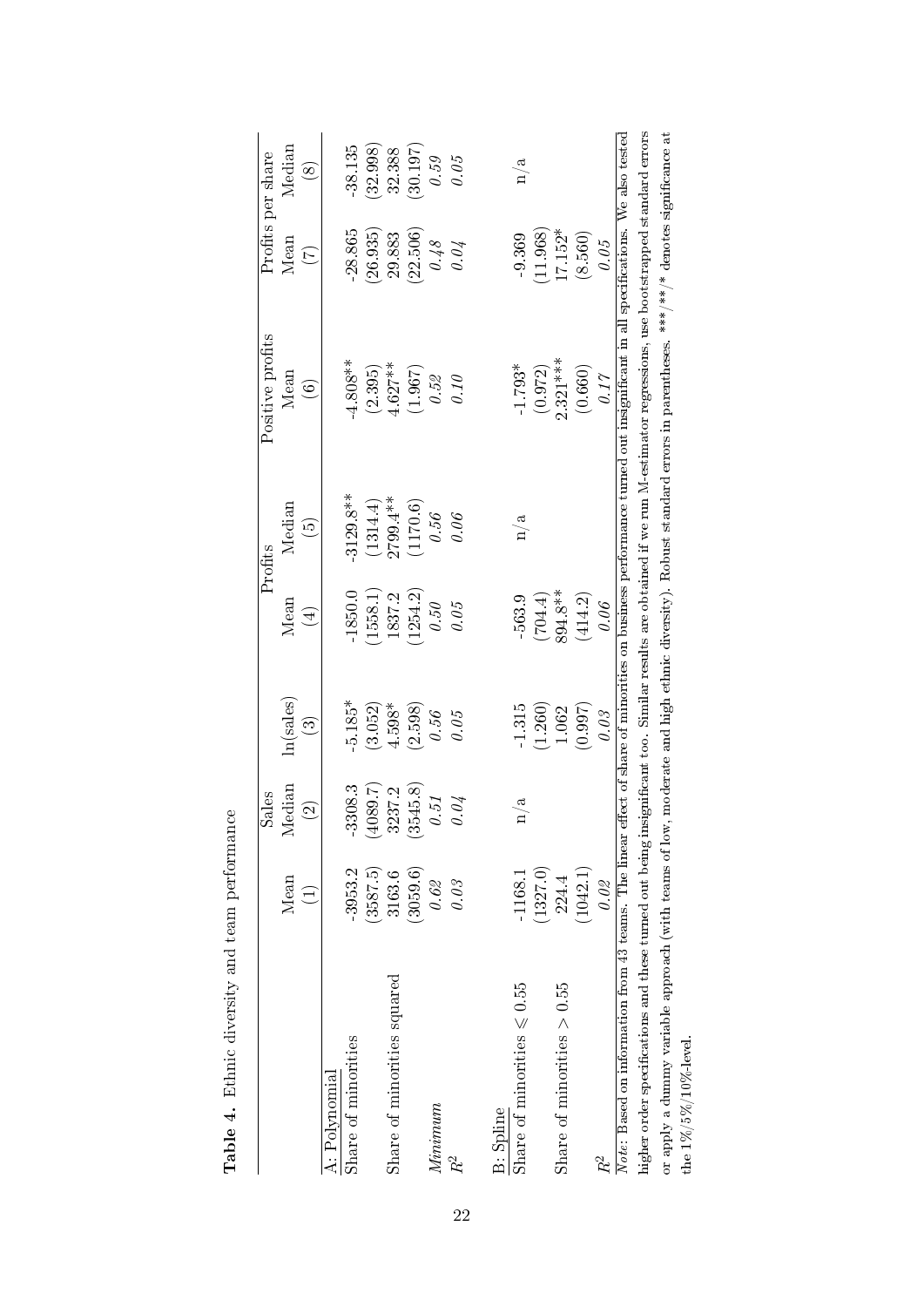| ١<br>ļ<br>l<br>í                 |
|----------------------------------|
| ς<br>$\frac{6}{5}$               |
| ì<br>í                           |
| $\sim$ $\sim$ $\sim$ $\sim$<br>J |
| J<br>I                           |
|                                  |

|                                                                                                                                                                   |                 |            |            | Development in the knowledge of |                                                                                                                 |                |            |
|-------------------------------------------------------------------------------------------------------------------------------------------------------------------|-----------------|------------|------------|---------------------------------|-----------------------------------------------------------------------------------------------------------------|----------------|------------|
|                                                                                                                                                                   | <b>Business</b> | Management | $E$ ship   | Strategy                        | Organization                                                                                                    | $\Lambda$ dmin | Leadership |
| A: Polynomial                                                                                                                                                     |                 |            |            |                                 |                                                                                                                 |                |            |
| Share of minorities                                                                                                                                               | $-2.604*$       | $-0.477$   | $3.443***$ | 1.055                           | -1.246                                                                                                          | 1.264          | $3.359**$  |
|                                                                                                                                                                   | (1.332)         | (1.429)    | (1.184)    | (1.410)                         | (1.622)                                                                                                         | (1.383)        | (1.347)    |
| Share of minorities squared                                                                                                                                       | $2.640**$       | 0.769      | $3.159***$ | $-0.741$                        | 1.691                                                                                                           | 1.923          | 3.089**    |
|                                                                                                                                                                   | (1.118)         | (1.282)    | (1.040)    | (1.226)                         | (1.489)                                                                                                         | (1.256)        | (1.247)    |
| Minimum                                                                                                                                                           | 0.49            | 0.31       | $0.54$     | 0.71                            | 0.37                                                                                                            | $0.3\%$        | 0.54       |
| R <sup>2</sup>                                                                                                                                                    | 0.35            | 0.43       | 0.38       | 0.32                            | 0.50                                                                                                            | 0.50           | 0.30       |
|                                                                                                                                                                   |                 |            |            |                                 |                                                                                                                 |                |            |
| <b>B</b> : Spline                                                                                                                                                 |                 |            |            |                                 |                                                                                                                 |                |            |
| Share of minorities $\leq 0.55$                                                                                                                                   | $-0.719$        | $-0.163$   | $1.151**$  | 0.369                           | $-0.288$                                                                                                        | 0.006          | $1.239**$  |
|                                                                                                                                                                   | (0.546)         | (0.548)    | (0.521)    | (0.591)                         | (0.599)                                                                                                         | (0.501)        | (0.514)    |
| Share of minorities $> 0.55$                                                                                                                                      | $.299**$        | 0.888      | $.218***$  | 0.104                           | 1.495**                                                                                                         | $-691***$      | $1.329**$  |
|                                                                                                                                                                   | (0.534)         | (0.609)    | (0.450)    | (0.585)                         | (0.719)                                                                                                         | (0.570)        | (0.544)    |
| $R^2$                                                                                                                                                             | 0.36            | 0.44       | 0.39       | 0.31                            | 0.52                                                                                                            | 0.51           | 0.33       |
| Note: Based on information from 45 teams. Learning is based on the development of self-assessed knowledge that students have in seven areas that are relevant for |                 |            |            |                                 |                                                                                                                 |                |            |
| successful entrepreneurship (measured at baseline and at                                                                                                          |                 |            |            |                                 | the end of the program). All regressions control for team size and teams' average knowledge levels at baseline. |                |            |
| Robust standard errors in parentheses. ***/**/* denotes significance at the $1\%/5\%/10\%$ -level.                                                                |                 |            |            |                                 |                                                                                                                 |                |            |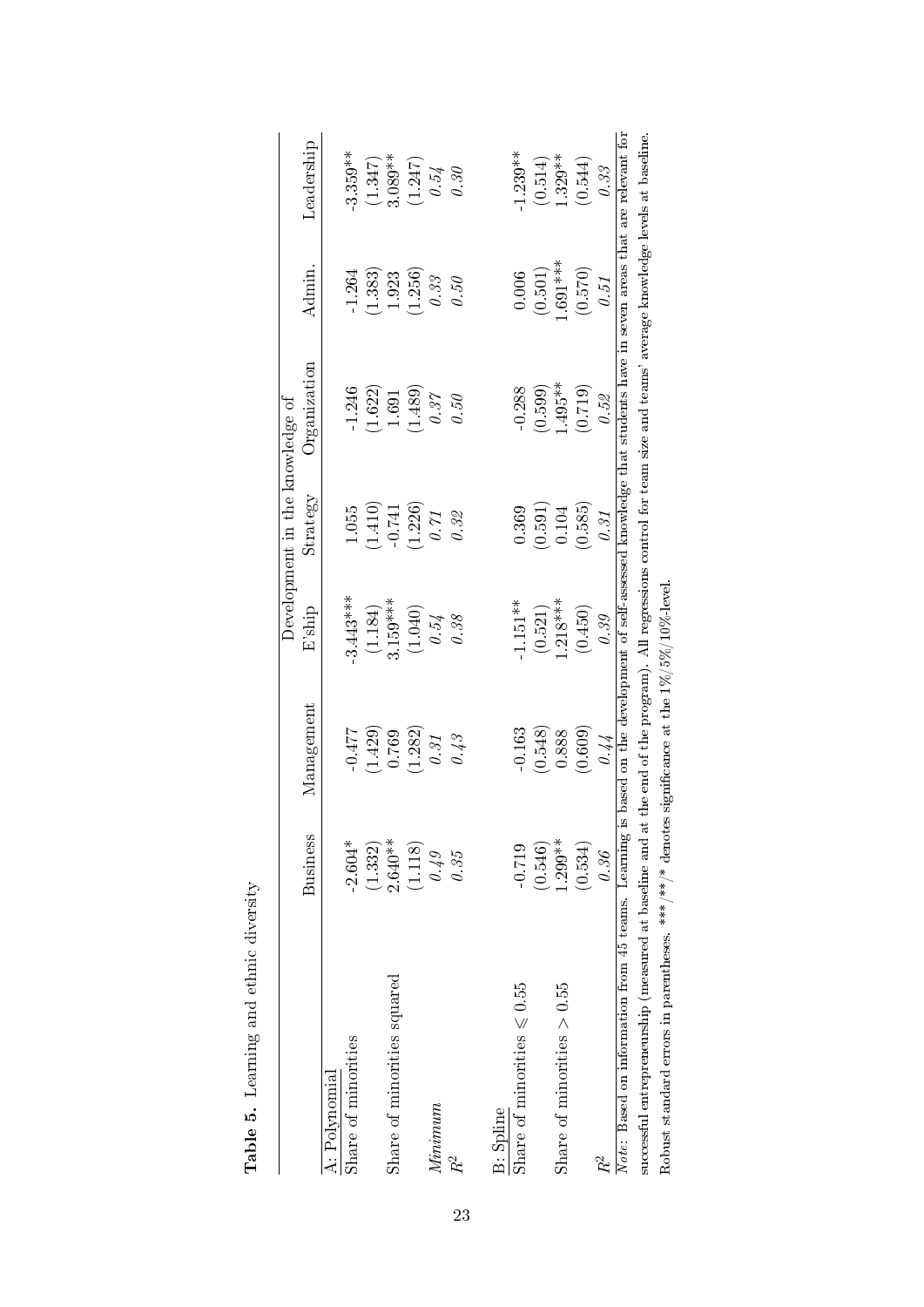|                                 | Complementarities     |                 | Diversity in knowledge of |            |
|---------------------------------|-----------------------|-----------------|---------------------------|------------|
|                                 | in relevant knowledge | <b>Business</b> | E'ship                    | Leadership |
| A: Polynomial                   |                       |                 |                           |            |
| Share of minorities             | $-4.454**$            | $-0.320$        | $-0.697$                  | $-0.589*$  |
|                                 | (2.042)               | (0.386)         | (0.439)                   | (0.295)    |
| Share of minorities squared     | $4.107**$             | 0.305           | $0.712*$                  | $0.495*$   |
|                                 | (1.702)               | (0.333)         | (0.377)                   | (0.253)    |
| Minimum                         | 0.54                  | 0.52            | 0.49                      | 0.59       |
| $R^2$                           | 0.35                  | 0.35            | 0.21                      | 0.28       |
| B: Spline                       |                       |                 |                           |            |
| Share of minorities $\leq 0.55$ | $-1.211$              | $-0.107$        | $-0.175$                  | $-0.185$   |
|                                 | (0.813)               | (0.146)         | (0.150)                   | (0.116)    |
| Share of minorities $> 0.55$    | 1.338**               | 0.136           | $0.350**$                 | 0.100      |
|                                 | (0.650)               | (0.136)         | (0.146)                   | (0.102)    |
| $R^2$                           | 0.34                  | 0.35            | 0.22                      | 0.27       |

Table 6. Complementarities and diversity in relevant knowledge

Note: Based on information from 45 teams. A diverse pool of relevant knowledge at the start of the entrepreneurship program is operationalized by: (i) complementarities between the self-assessed knowledge that team members have in business, entrepreneurship and leadership, and (ii) the coefficients of variation of business, entrepreneurship and leadership knowledge in teams at baseline. Complementarities are constructed by first standardizing all three knowledge dimensions, subsequently computing the teams' maximum for each knowledge dimension, and then determining the teams' minimum of the maximums of all three knowledge dimensions. All regressions control for team size and teams' average knowledge of business, entrepreneurship and leadership at baseline. Robust standard errors in parentheses. \*\*\*/\*\*/\* denotes significance at the  $1\%/5\%/10\%$  level.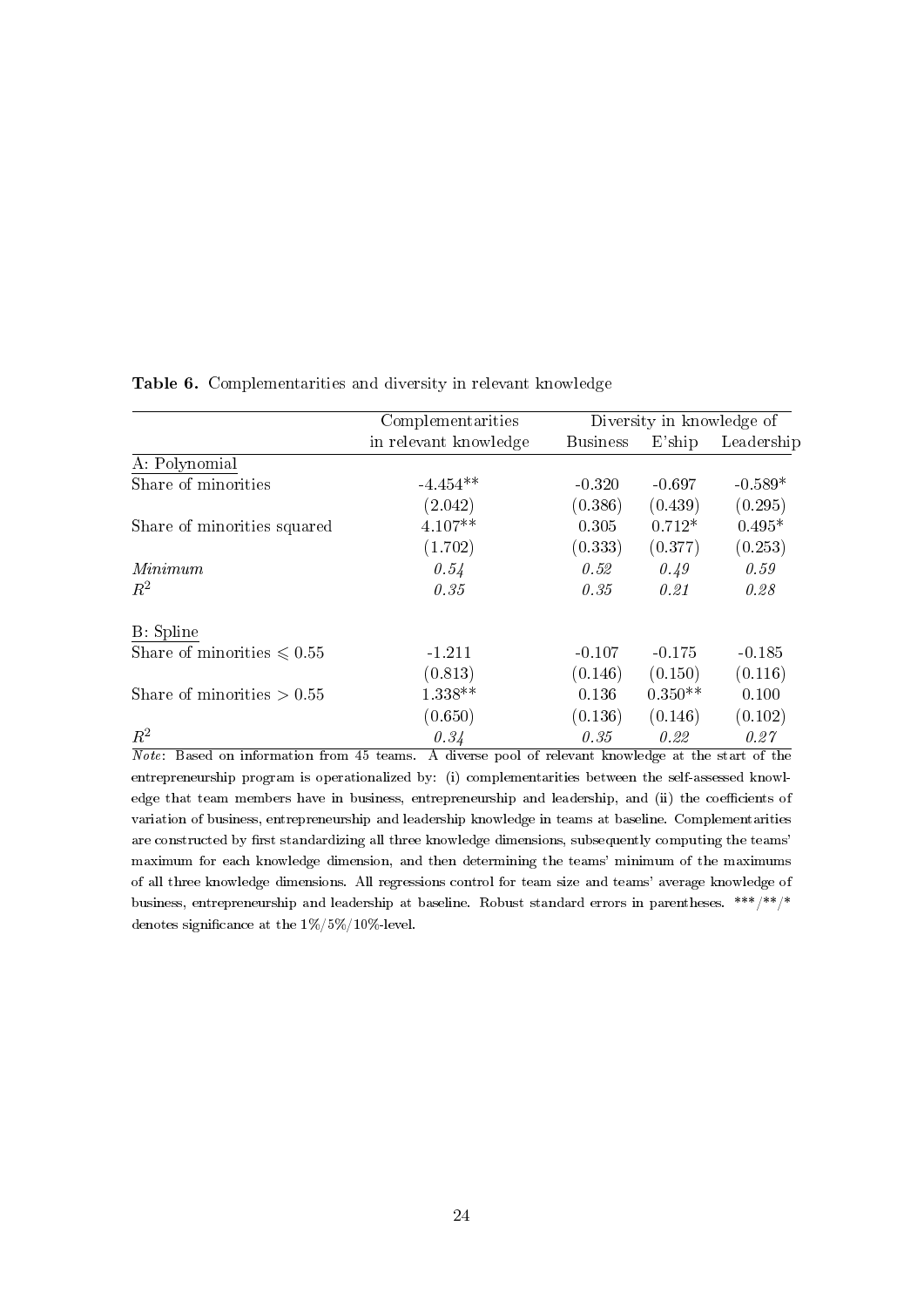| $\#$             | Name              | Team             | Share of   | Sales   | Profits    | Profits             | Description of product/service               |
|------------------|-------------------|------------------|------------|---------|------------|---------------------|----------------------------------------------|
|                  |                   | size             | minorities | (euro)  | (euro)     | per share           |                                              |
| $\mathbf{1}$     | $A-Card$          | $16\,$           | 0.50       | 1236.15 | $-848.05$  | $-11.78$            | Discount card for Amsterdam nightlife        |
| $\boldsymbol{2}$ | A'dam Gadgets     | 12               | 0.45       | 534.12  | $-41.40$   | $-0.47$             | USB hot plate for coffee, tea, etc.          |
| 3                | Appie             | 11               | 0.40       | 454.75  | 149.86     | $3.00\,$            | Apple-shaped box to preserve apples          |
| $\overline{4}$   | Aqua de Coctail   | 12               | 0.58       | 1130.47 | $-305.94$  | $-3.12$             | Comprehensive cocktail shaker set            |
| 5                | ArtEco Bags       | 11               | 0.60       | 912.00  | $-401.69$  | $-7.44$             | Durable give-away bag for clothes stores     |
| 6                | BubbleMania       | 11               | 0.70       | 503.00  | $-61.79$   | $-1.34$             | Multifunctional protective key chain         |
| $\overline{7}$   | D'Wine            | 9                | 0.63       | 740.00  | $-55.00$   | $-1.62$             | Bottles of wine                              |
| 8                | Eastern Green     | 14               | 0.69       | 513.00  | 105.51     | 2.93                | Engravable text bean that grows a plant      |
| 9                | Escapade Inc      | 9                | 0.22       | 592.55  | $-111.30$  | $-3.09$             | Tube clip for sealing food, toiletry, etc.   |
| 10               | eyeBMA            | 16               | 0.50       | 557.50  | 124.66     | 3.90                | Package with easy-to-use eye shadow          |
| 11               | Firefly           | 12               | 0.20       | 2225.65 | 293.62     | 3.67                | Ascending fire lantern for celebrations      |
| 12               | Fl!pthat          | 13               | 0.64       | 455.00  | 214.88     | 9.77                | Redecorating already existing websites       |
| 13               | Ginger            | 12               | 0.58       | 976.50  | $-106.81$  | $-2.14$             | Multifunctional solar energy charger         |
| 14               | Himitsu           | 10               | 0.86       | 775.00  | 36.00      | $\boldsymbol{0.86}$ | n/a                                          |
| 15               | I-Care            | 15               | 0.54       | 1204.45 | 477.15     | 11.36               | Beauty products with Dead Sea minerals       |
| 16               | iJoy              | 14               | 0.64       | 1952.85 | 93.56      | 1.44                | Wristband with USB storage capacity          |
| 17               | I-Juice           | 13               | 0.54       | 1255.38 | $-38.54$   | $-0.42$             | Pocket-size lightweight mobile charger       |
| 18               | IMSC              | 11               | 0.55       | 625.00  | $-390.00$  | $-7.41$             | n/a                                          |
| 19               | iShield           | 11               | 0.50       | 4209.49 | 129.76     | $2\,.20$            | Invisible protective shield for iPhones      |
| 20               | KISBag            | $\boldsymbol{9}$ | 0.57       | 205.48  | $-117.02$  | $-3.90$             | Tiny foldable bag to replace plastic bags    |
| 21               | Laservibes        | 11               | 0.40       | 130.00  | $-228.90$  | $-4.32$             | Organizing lasershows for companies          |
| ${\bf 22}$       | Mengelmoes        | 10               | 0.71       | 941.50  | 63.14      | 1.24                | Easy-to-wear telephone charger device        |
| 23               | My-Buddy          | 12               | 0.45       | 297.00  | $-58.33$   | $-2.65$             | USB doll for kids that reflects emoticons    |
| 24               | Nine2Five         | 12               | $0.60\,$   | 235.45  | $-1016.36$ | $-12.87$            | USB hot plate for coffee, tea, etc.          |
| 25               | Picture Perfect   | 15               | 0.54       | 260.09  | $-50.87$   | $-1.45$             | Customized t-shirts for men and women        |
| 26               | Pietje Plu        | 12               | 0.40       | n/a     | n/a        | n/a                 | Trendy umbrellas                             |
| 27               | Pocket Memory     | 16               | 0.73       | 978.94  | 103.46     | 1.20                | Business cards with USB storage capacity     |
| 28               | Pro'Lux           | 14               | 0.54       | 378.25  | $-394.90$  | $-9.18$             | Promotional gifts with USB storage capacity  |
| 29               | Qwinlok           | 13               | 0.42       | 340.00  | 34.61      | 0.91                | Boxer shorts for female adolescents          |
| 30               | Reflection        | 11               | 0.36       | 889.51  | 45.43      | 0.84                | Cosmetics mirror including mascara clip      |
| 31               | <b>SAME</b>       | 11               | 0.36       | 1618.35 | 152.37     | 2.15                | Comfortable unisex earwarmer                 |
| $3\sqrt{2}$      | Sappho            | 8                | 0.50       | 980.00  | n/a        | n/a                 | n/a                                          |
| 33               | Sharity           | 12               | 0.67       | 265.00  | $-241.12$  | $-8.04$             | Necklace with peace sign for teenagers       |
| 34               | ShoeTattoo        | 13               | 0.77       | 270.00  | 88.32      | 1.21                | Shoe customization by graphic artists        |
| 35               | Student Promotion | 13               | 0.42       | 571.32  | 234.54     | 15.64               | Promotional activities for companies         |
| 36               | StuPill           | 14               | 0.31       | 731.33  | $-1011.33$ | $-15.48$            | Comfortable Indonesian anti-RSI pillow       |
| 37               | Test-a-Holic      | 11               | 0.45       | 728.45  | 219.77     | 4.88                | Alcohol breath tester for nightlife          |
| 38               | We-Do Solutions   | 10               | $0.56\,$   | 604.00  | $-266.82$  | $\mbox{-}6$ .<br>06 | Multifunctional trendy key chain             |
| 39               | We 'R U           | 13               | $0.33\,$   | 1041.11 | 49.77      | 0.89                | Compact wallet in several colors             |
| 40               | XNG               | 12               | $0.90\,$   | 1087.50 | 258.31     | 7.60                | T-shirts of "Chicks on Kicks" community      |
| 41               | YEN Empowered     | 13               | $0.83\,$   | 1266.67 | 33.33      | 0.71                | n/a                                          |
| 42               | YET's Wear        | 16               | 0.79       | 789.08  | $-246.81$  | $-2.47$             | Customized t-shirts of own YET-brand         |
| 43               | YOU               | 12               | 0.64       | 0.00    | $-242.41$  | $-6.55$             | Hotel door hanger to store keys, money, etc. |
| 44               | Young Legends     | 9                | 0.67       | 400.00  | 59.00      | $\bf 0.84$          | n/a                                          |
| 45               | YUVA              | 16               | 0.70       | 1153.00 | 294.11     | 12.79               | Engravable grain of rice in a glass covering |

Table A1: Team characteristics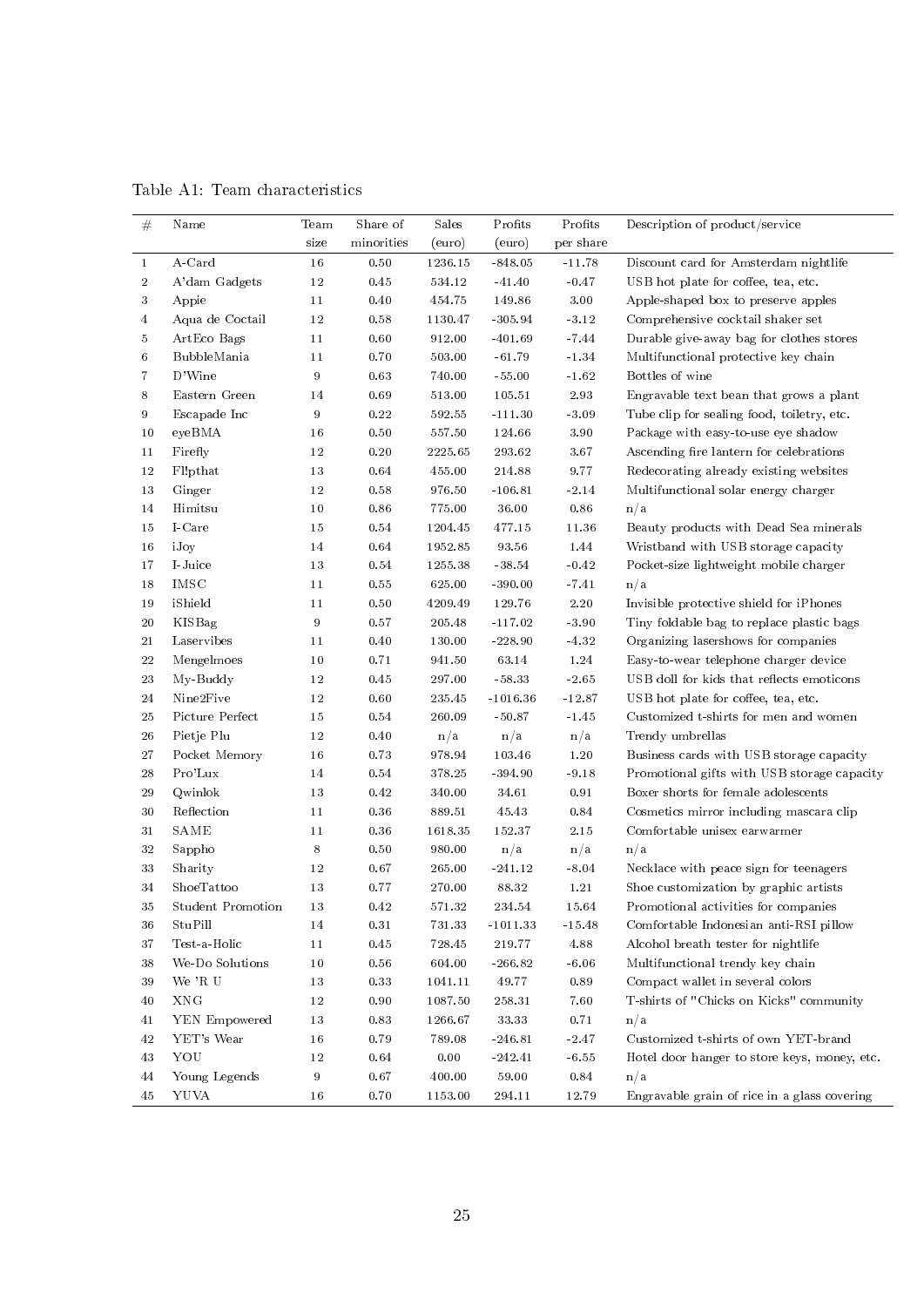Table A2: Ethnic diversity and team performance (excl. teams with share of minorities  $\leq$ 0.35 or share of minorities  $\geqslant$  0.75)

|                                 | (ln)sales | Positive     | Profits     |
|---------------------------------|-----------|--------------|-------------|
|                                 |           | profits      | per share   |
| A: Polynomial                   |           |              |             |
| Share of minorities             | $-0.281$  | $-26.612***$ | $-218.6**$  |
|                                 | (12.514)  | (5.803)      | (92.178)    |
| Share of minorities squared     | 0.649     | 24.049***    | $196.0**$   |
|                                 | (11.026)  | (5.371)      | (83.934)    |
| Minimum                         | 0.22      | 0.55         | 0.56        |
| $R^2$                           | 0.00      | 0.28         | 0.12        |
| B: Spline                       |           |              |             |
| Share of minorities $\leq 0.55$ | 0.729     | $-4.878***$  | $-43.080**$ |
|                                 | (2.649)   | (1.170)      | (19.056)    |
| Share of minorities $> 0.55$    | 0.123     | 4.398***     | 35.696*     |
|                                 | (2.067)   | (1.377)      | (19.994)    |
| $R^2$                           | 0.01      | 0.29         | 0.13        |

Note: Based on information from 34 teams. Robust standard errors in parentheses. \*\*\*/\*\*/\* denotes significance at the  $1\%/5\%/10\%$  level.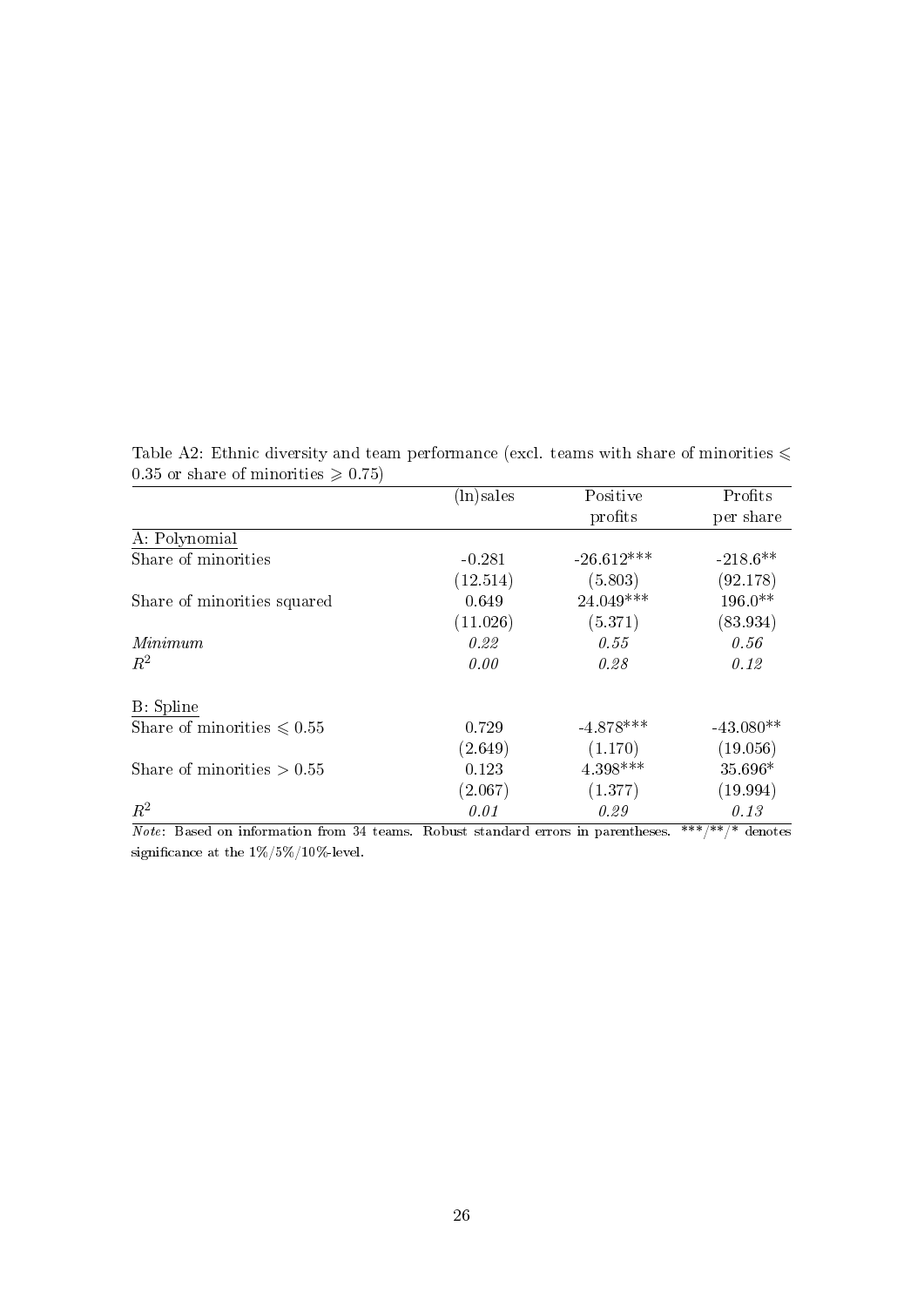| Table A3: Robustness to inclusion of control variables (polynomials)                                                                       |             |                                                           |           |             |            |            |             |            |             |
|--------------------------------------------------------------------------------------------------------------------------------------------|-------------|-----------------------------------------------------------|-----------|-------------|------------|------------|-------------|------------|-------------|
|                                                                                                                                            | $(n)$ sales | Positive                                                  | Profits   | $(n)$ sales | Positive   | Profits    | $(n)$ sales | Positive   | Profits     |
|                                                                                                                                            |             | profits                                                   | per share |             | profits    | per share  |             | profits    | per share   |
| Share of minorities                                                                                                                        | 4.899       | $-3.754$                                                  | 18.913    | $5.815**$   | $-4.160*$  | $-27.811$  | $5.681*$    | $4.346*$   | 32.114      |
|                                                                                                                                            | (3.199)     | (2.559)                                                   | (28.718)  | (2.630)     | (2.399)    | (22.644)   | (3.011)     | (2.567)    | (23.106)    |
| Share of minorities squared                                                                                                                | $4.790*$    | $3.875*$                                                  | 23.009    | $4.963**$   | $4.078*$   | 30.649     | $5.100***$  | $4.438**$  | 33.446*     |
|                                                                                                                                            | (2.765)     | (2.096)                                                   | (23.078)  | (2.352)     | (2.114)    | (19.894)   | (2.470)     | (2.063)    | (19.825)    |
| Age                                                                                                                                        | 0.085       | $-0.041$                                                  | $-0.792$  |             |            |            |             |            |             |
|                                                                                                                                            | (0.203)     |                                                           | (1.371)   |             |            |            |             |            |             |
| Gender                                                                                                                                     | $-0.231$    | $\begin{array}{c} (0.128) \\ 0.174 \end{array}$           | 1.988     |             |            |            |             |            |             |
|                                                                                                                                            | (0.621)     | $\begin{array}{c} (0.465) \\ 0.181 \\ 0.191) \end{array}$ | (5.968)   |             |            |            |             |            |             |
| Mathematics grade                                                                                                                          | 0.029       |                                                           | $3.952*$  |             |            |            |             |            |             |
|                                                                                                                                            | (0.218)     |                                                           | (2.233)   |             |            |            |             |            |             |
| Grade point average                                                                                                                        | $0.736*$    | $0.179\,$                                                 | 1.725     |             |            |            |             |            |             |
|                                                                                                                                            | (0.425)     | $\widehat{\mathbb{Z}}$<br>(0.3)                           | (4.037)   |             |            |            |             |            |             |
| Business Management                                                                                                                        |             |                                                           |           | (0.173)     | $0.411***$ | $7.970***$ |             |            |             |
|                                                                                                                                            |             |                                                           |           |             | (0.180)    | (2.720)    |             |            |             |
| Trade Management Asia                                                                                                                      |             |                                                           |           | $-0.140$    | $0.396*$   | $4.725**$  |             |            |             |
|                                                                                                                                            |             |                                                           |           | (0.285)     | (0.228)    | (2.226)    |             |            |             |
| Business Languages                                                                                                                         |             |                                                           |           | $-0.650**$  | $0.371*$   | 3.465      |             |            |             |
|                                                                                                                                            |             |                                                           |           | (0.244)     | (0.215)    | (2.893)    |             |            |             |
| Team size                                                                                                                                  |             |                                                           |           |             |            |            | $\,0.042\,$ | 0.061      | 0.441       |
|                                                                                                                                            |             |                                                           |           |             |            |            | (0.057)     | (0.051)    | (0.726)     |
| Effort (hours/week)                                                                                                                        |             |                                                           |           |             |            |            | $-0.065**$  | $\!-0.031$ | $-0.533***$ |
|                                                                                                                                            |             |                                                           |           |             |            |            | (0.025)     | (0.026)    | (0.247)     |
| Number of different                                                                                                                        |             |                                                           |           |             |            |            | $-0.011$    | $-0.052$   | $-0.096$    |
| countries of origin                                                                                                                        |             |                                                           |           |             |            |            | (0.063)     | (0.072)    | (0.839)     |
| Minium                                                                                                                                     | 0.51        | 0.48                                                      | 0.41      | $0.59\,$    | $0.51\,$   | $0.45\,$   | $0.56\,$    | 0.49       | $0.48\,$    |
| $\ensuremath{R^{2}}\xspace$                                                                                                                | 0.14        | $\tilde{C}$<br>$\overline{a}$                             | 0.14      | 0.16        | 0.19       | 0.24       | 0.16        | $0.20\,$   | 0.14        |
| Note: Based on information from 43 teams. Robust standard errors in parentheses. *** /** denotes significance at the $1\%/5\%/10\%$ -level |             |                                                           |           |             |            |            |             |            |             |

27